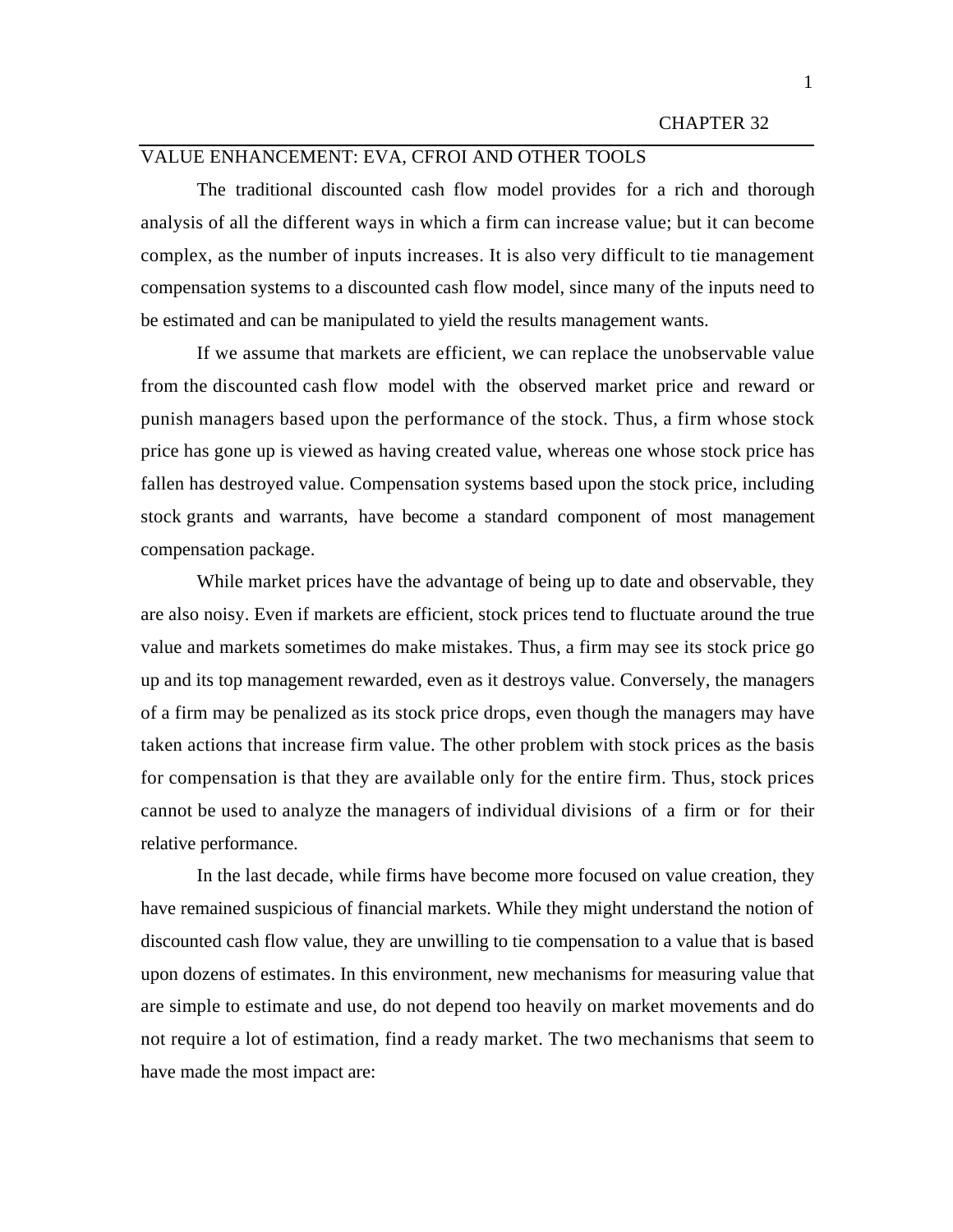- 1. *Economic Value Added*, which measures the dollar surplus value created by a firm on its existing investment, and
- 2. *Cash Flow Return on Investment*, which measured the percentage return made by a firm on its existing investments

In this chapter, we look at how each is related to discounted cash flow valuation. We also look at the conditions under which firms using these approaches to judge performance and evaluate managers may end up making decisions that destroy value rather than create it.

## **Economic Value Added**

The economic value added (EVA) is a measure of the dollar surplus value created by an investment or a portfolio of investments. It is computed as the product of the "excess return" made on an investment or investments and the capital invested in that investment or investments.

Economic Value Added = (Return on Capital Invested  $-$  Cost of Capital) (Capital Invested) = After tax operating income  $-$  (Cost of Capital) (Capital Invested) In this section, we will begin by looking at the measurement of economic value added, then consider its links to discounted cash flow valuation and close with a discussion of its limitations as a value enhancement tool.

#### **Calculating EVA**

The definition of EVA outlines three basic inputs we need for its computation the return on capital earned on investments, the cost of capital for those investments and the capital invested in them. In measuring each of these, we will make many of the same adjustments we discussed in the context of discounted cash flow valuation.

How much *capital is invested* in existing assets? One obvious answer is to use the market value of the firm, but market value includes capital invested not just in assets in place but in expected future growth<sup>1</sup>. Since we want to evaluate the quality of assets in place, we need a measure of the market value of just these assets. Given the difficulty of estimating market value of assets in place, it is not surprising that we turn to the book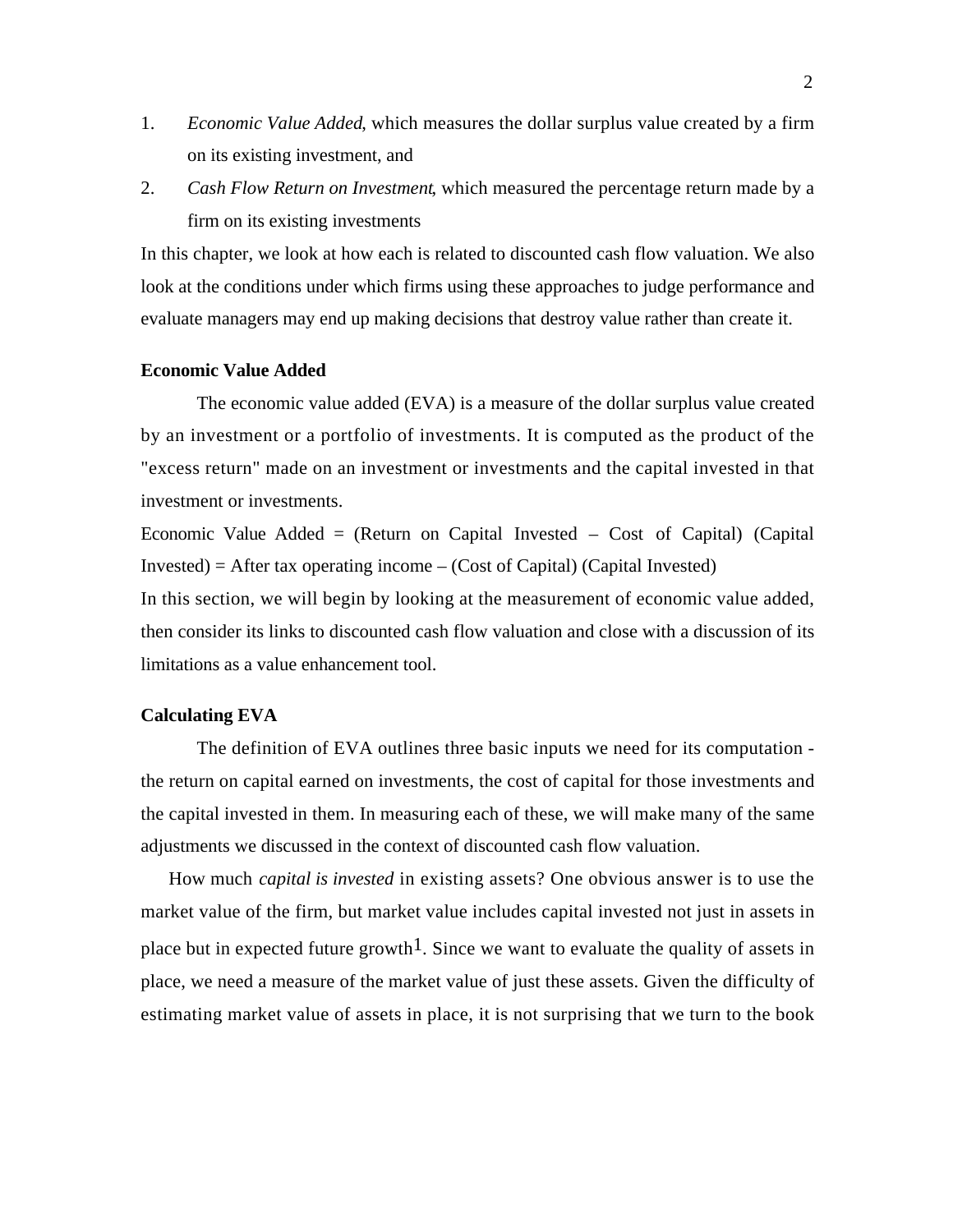value of capital as a proxy for the market value of capital invested in assets in place. The book value, however, is a number that reflects not just the accounting choices made in the current period, but also accounting decisions made over time on how to depreciate assets, value inventory and deal with acquisitions. At the minimum, the three adjustments we made to capital invested in the discounted cashflow valuation – converting operating leases into debt, capitalizing R&D expenses and eliminating the effect of one-time or cosmetic charges – have to be made when computing EVA as well. The older the firm, the more extensive the adjustments that have to be made to book value of capital to get to a reasonable estimate of the market value of capital invested in assets in place. Since this requires that we know and take into account every accounting decision over time, there are cases where the book value of capital is too flawed to be fixable. Here, it is best to estimate the capital invested from the ground up, starting with the assets owned by the firm, estimating the market value of these assets and cumulating this market value.

To evaluate the return on this invested capital, we need an estimate of the *after-tax operating income* earned by a firm on these investments. Again, the accounting measure of operating income has to be adjusted for operating leases, R&D expenses and one-time charges to compute the return on capital.

The third and final component needed to estimate the economic value added is the *cost of capital*. In keeping with our arguments both in the investment analysis and the discounted cash flow valuation sections, the cost of capital should be estimated based upon the market values of debt and equity in the firm, rather than book values. There is no contradiction between using book value for purposes of estimating capital invested and using market value for estimating cost of capital, since a firm has to earn more than its market value cost of capital to generate value. From a practical standpoint, using the book value cost of capital will tend to understate cost of capital for most firms and will understate it more for more highly levered firms than for lightly levered firms. Understating the cost of capital will lead to overstating the economic value added.

l

 $<sup>1</sup>$  As an illustration, computing the return on capital at Microsoft using the market value of the firm,</sup> instead of book value, results in a return on capital of about 3%. It would be a mistake to view this as a sign of poor investments on the part of the firm's managers.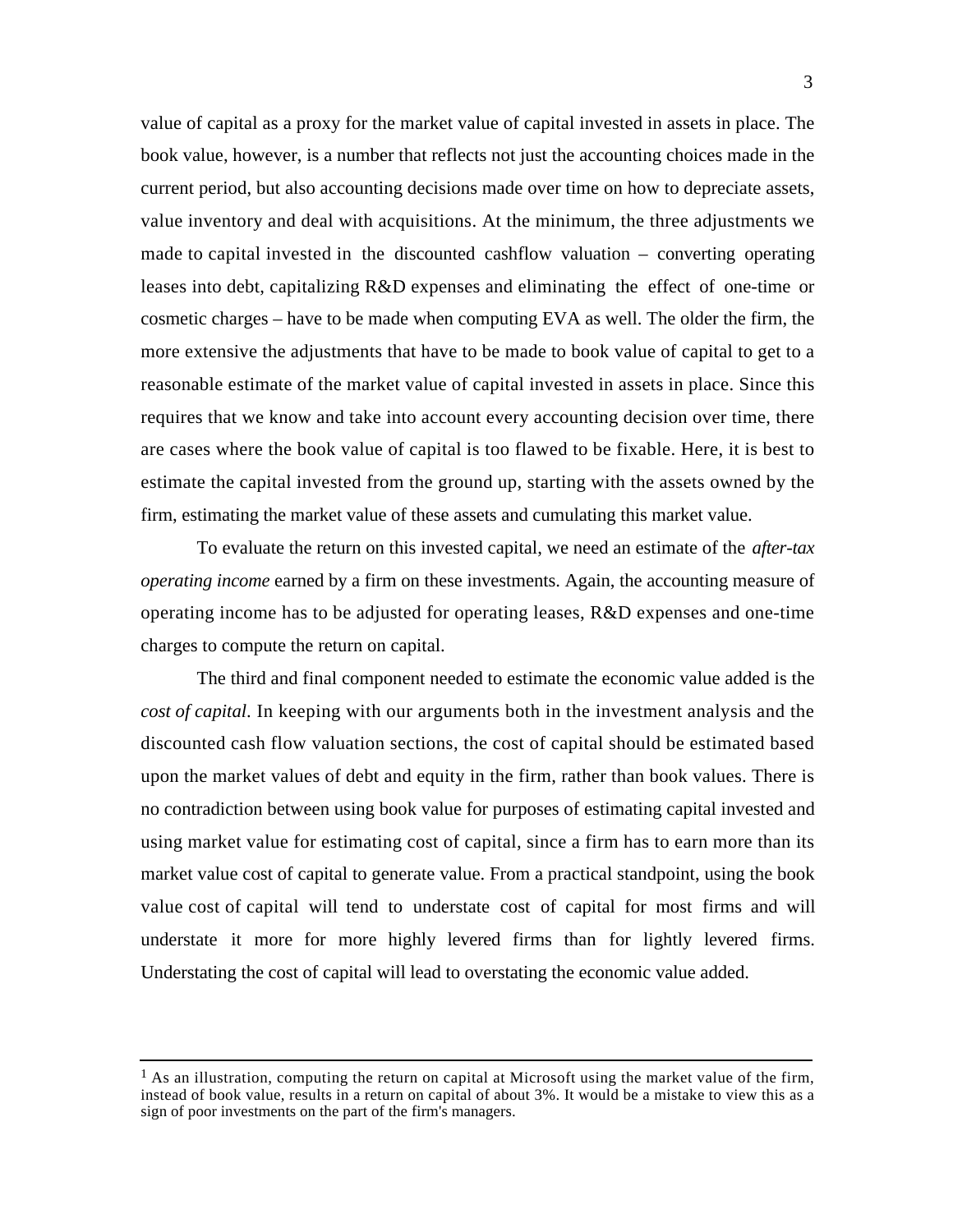## **EVA Computation in Practice**

During the 1990s, EVA was promoted most heavily by Stern Stewart, a New York based consulting firm. The firm's founders Joel Stern and Bennett Stewart became the foremost evangelists for the measure. Their success spawned a whole host of imitators from other consulting firms, all of which were variants on the excess return measure.

Stern Stewart, in the process of applying this measure to real firms found that it had to modify accounting measures of earnings and capital to get more realistic estimates of surplus value. Bennett Stewart, in his book titled "The Quest for Value" mentions some of the adjustments that should be made to capital invested including adjusting for goodwill (recorded and unrecorded). He also suggests adjustments that need to be made to operating income including the conversion of operating leases into financial expenses.

Many firms that adopted EVA during this period also based management compensation upon measured EVA. Consequently, how it was defined and measured became a matter of significant concern to managers at every level.

#### **Economic Value Added, Net Present Value and Discounted Cashflow Valuation**

One of the foundations of investment analysis in traditional corporate finance is the net present value rule. The net present value (NPV) of a project, which reflects the present value of expected cash flows on a project, netted against any investment needs, is a measure of dollar surplus value on the project. Thus, investing in projects with positive net present value will increase the value of the firm, while investing in projects with negative net present value will reduce value. Economic value added is a simple extension of the net present value rule. The net present value of the project is the present value of the economic value added by that project over its life<sup>2</sup>.

$$
NPV = \frac{EVA_t}{t=1} \frac{EVA_t}{(1 + k_c)}
$$

l

<sup>&</sup>lt;sup>2</sup> This is true, though, only if the expected present value of the cash flows from depreciation is assumed to be equal to the present value of the return of the capital invested in the project. A proof of this equality can be found in my paper on value enhancement in the Contemporary Finance Digest in 1999.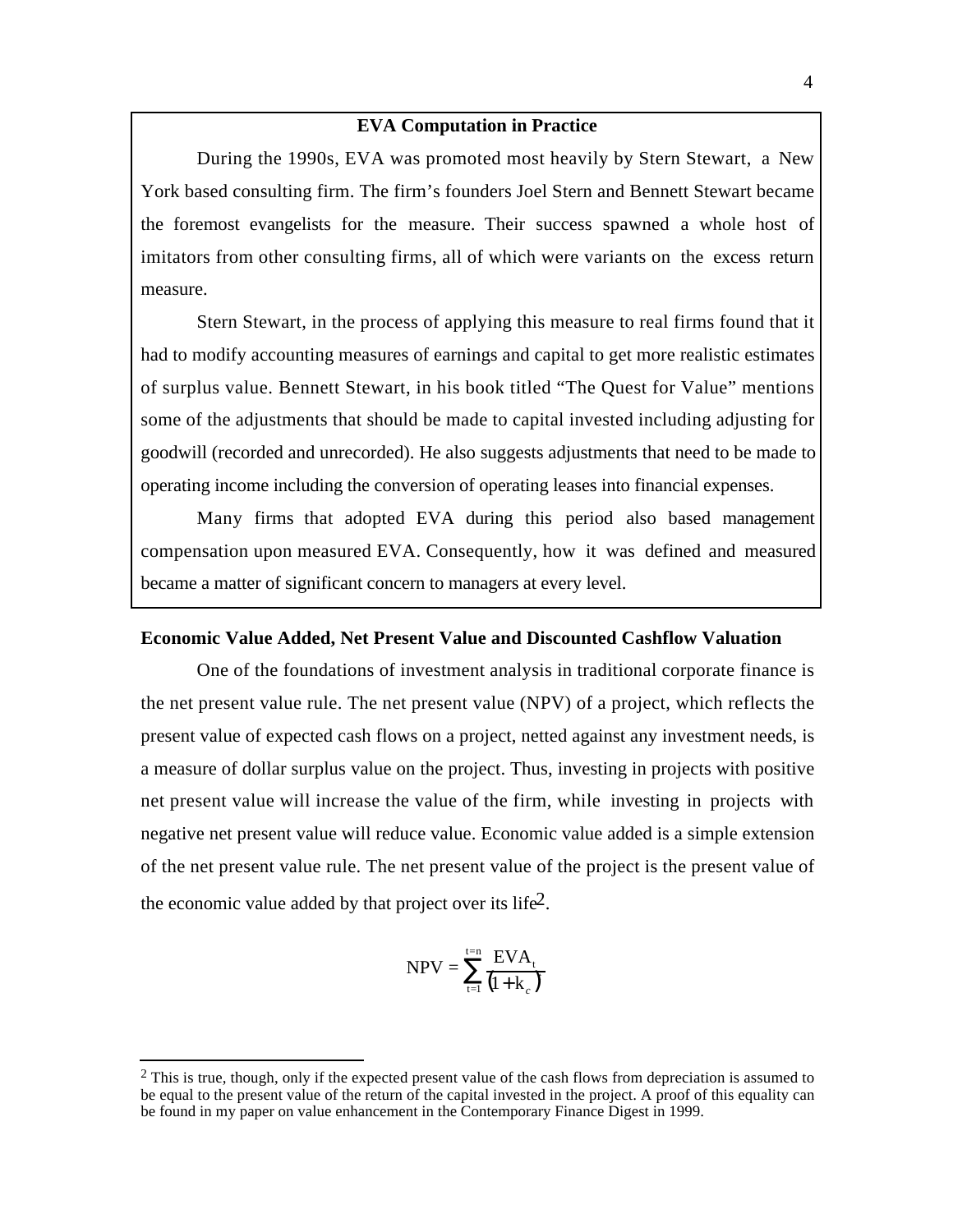where  $EVA<sub>t</sub>$  is the economic value added by the project in year t and the project has a life of n years.

This connection between economic value added and NPV allows us to link the value of a firm to the economic value added by that firm. To see this, let us begin with a simple formulation of firm value in terms of the value of assets in place and expected future growth.

Firm Value  $=$  Value of Assets in Place  $+$  Value of Expected Future Growth

Note that in a discounted cash flow model, the values of both assets in place and expected future growth can be written in terms of the net present value created by each component.

$$
Firm\ Value = Capital\ Investment_{Assets\ in\ Place} + NPV_{Assets\ in\ Place} + \left.\!\! \begin{array}{c} \quad \ \ \text{NPV}_{\text{Future Projects, }t} \end{array}\!\!\right.
$$

Substituting the economic value added version of net present value into this equation, we get:

$$
\text{Firm Value} = \text{Capital Investigating} + \sum_{t=1}^{t=} \frac{EVA_{t, \text{Assets in Place}}}{(l+k_c)} + \sum_{t=1}^{t=} \frac{EVA_{t, \text{Future Projects}}}{(l+k_c)}
$$

Thus, the value of a firm can be written as the sum of three components, the capital invested in assets in place, the present value of the economic value added by these assets and the expected present value of the economic value that will be added by future investments.

# *Illustration 32.1: Discounted Cashflow Value and Economic Value Added*

Consider a firm that has existing assets in which it has capital invested of \$100 million. Assume these additional facts about the firm.

- 1. The after-tax operating income on assets in place is \$15 million. This return on capital of 15% is expected to be sustained in the future and the company has a cost of capital of 10%.
- 2. At the beginning of each of the next 5 years, the firm is expected to make investments of \$10 million each. These investments are also expected to earn 15% as a return on capital and the cost of capital is expected to remain 10%.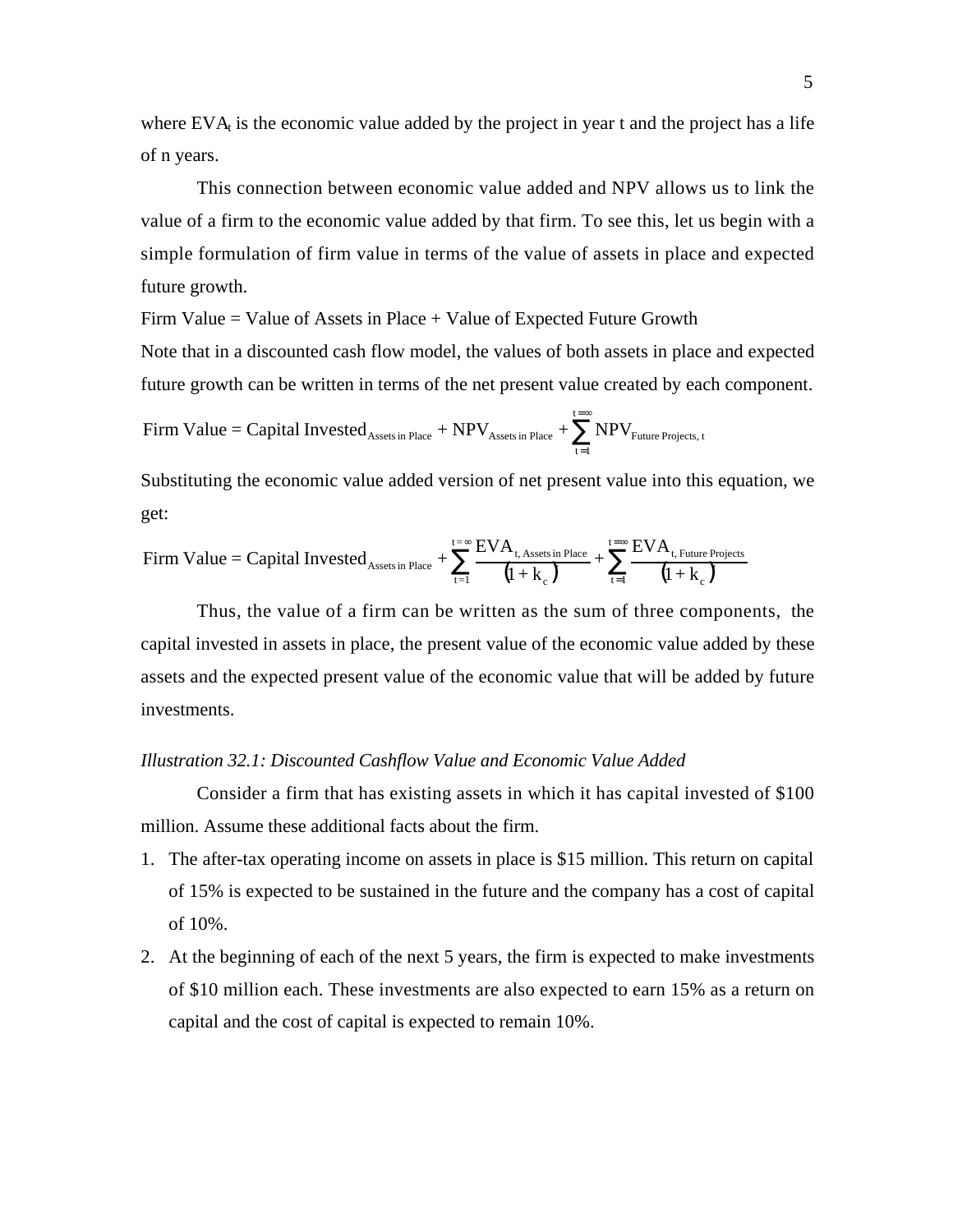- 3. After year 5, the company will continue to make investments and earnings will grow 5% a year, but the new investments will have a return on capital of only 10%, which is also the cost of capital.
- 4. All assets and investments are expected to have infinite lives<sup>3</sup>. Thus, the assets in place and the investments made in the first five years will make 15% a year in perpetuity, with no growth.

This firm can be valued using an economic value added approach, as shown in Table 32.1. *Table 32.1: Economic Value Added Valuation of Firm*

| Capital Invested in Assets in Place                                                          | \$100    |  |
|----------------------------------------------------------------------------------------------|----------|--|
| + EVA from Assets in Place = $\frac{(0.15 - 0.10)(100)}{0}$<br>$\overline{0.10}$             | \$50     |  |
| $(0.15 - 0.10)(10)$<br>+ PV of EVA from New Investments in Year 1<br>(0.10)                  | \$5      |  |
| $(0.15 - 0.10)(10)$<br>$+$ PV of EVA from New Investments in Year 2 =                        | \$4.55   |  |
| $\frac{(0.15 - 0.10)(10)}{(0.10)(1.10)^2}$<br>+ PV of EVA from New Investments in Year $3 =$ | \$4.13   |  |
| $(0.15 - 0.10)(10)$<br>+ PV of EVA from New Investments in Year $=$                          | \$3.76   |  |
| $(0.15 - 0.10)(10)$<br>$+$ PV of EVA from New Investments in Year 5 =                        | \$3.42   |  |
| Value of Firm                                                                                | \$170.85 |  |

Note that the present values are computed assuming that the cash flows on investments are perpetuities. In addition, the present value of the economic value added by the investments made in future years are discounted to the present, using the cost of capital. To illustrate, the present value of the economic value added by investments made at the

l

<sup>&</sup>lt;sup>3</sup> Note that this assumption is purely for convenience, since it makes the net present value easier to compute.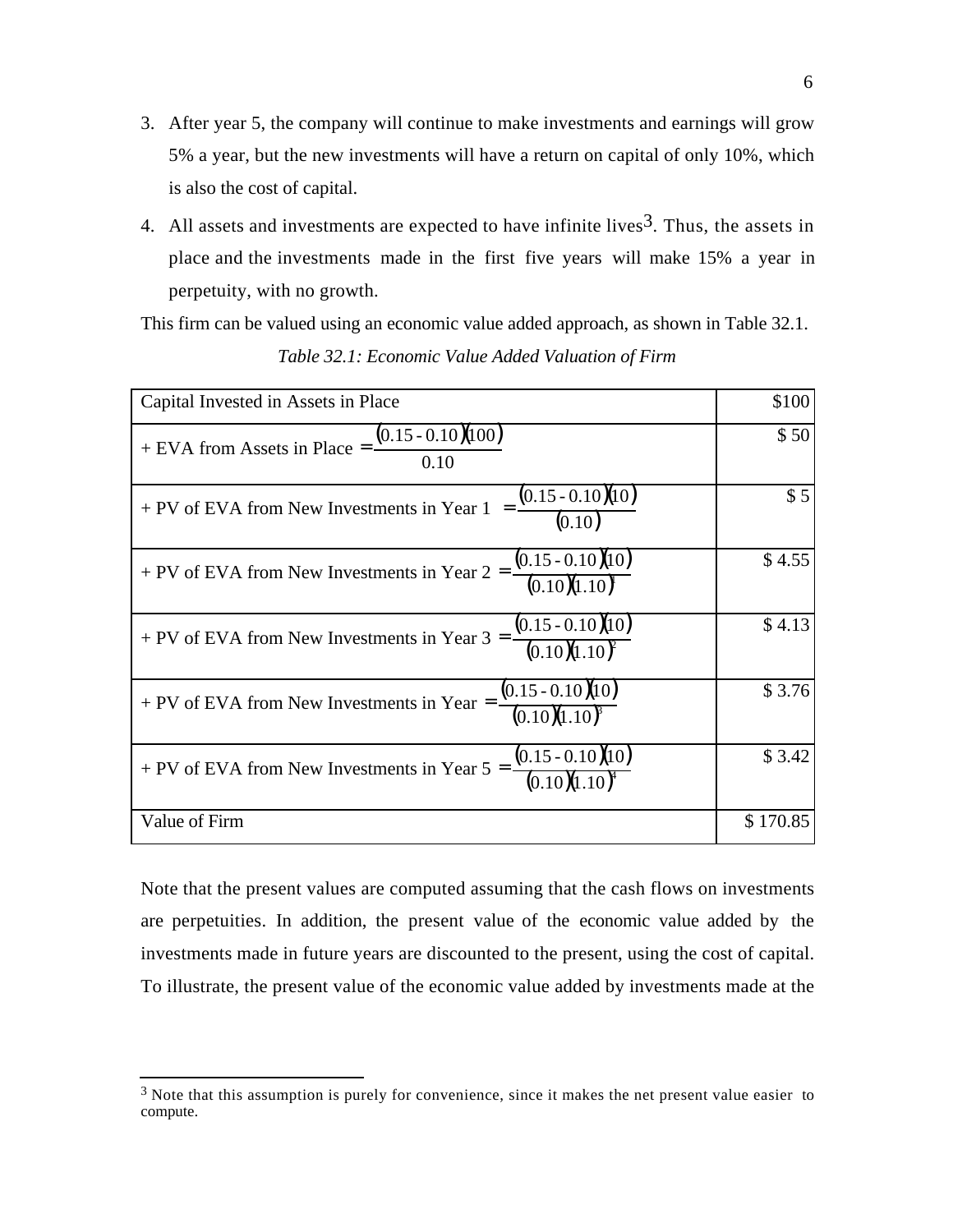beginning of year 2 is discounted back two years. The value of the firm, which is \$170.85 million, can be written using the firm value equation.

Firm Value  $=$  Capital Invested  $_{\text{Assets in Place}}$  +  $\rm EVA$  t, Assets in Place  $_{t=1}$   $(1+k_c)^t$  $t=$  $+\int_{0}^{t}$  EVA t, Future Projects  $_{t=1}$   $(1+k_c)^t$  $t =$  $$170.85 \text{ mil} = $100 \text{ mil} + $50 \text{ mil} + $20.85 \text{ mil}$ The value of existing assets is therefore \$150 million and the value of future growth

opportunities is \$ 20.85 million.

Another way of presenting these results is in terms of Market Value Added (MVA). The market value added, in this case, is the difference between the firm value of \$170.85 million and the capital invested of \$100 million, which yields \$70.85 million. This value will be positive only if the return on capital is greater than the cost of capital and will be an increasing function of the spread between the two numbers. Conversely, the number will be negative if the return on capital is less than the cost of capital.

Note that although the firm continues to grow operating income and makes new investments after the fifth year, these marginal investments create no additional value because they earn the cost of capital. A direct implication is that it is not growth that creates value, but growth in conjunction with excess returns. This provides a new perspective on the quality of growth. A firm can be increasing its operating income at a healthy rate, but if it is doing so by investing large amounts at or below the cost of capital, it will not be creating value and may actually be destroying it.

This firm could also have been valued using a discounted cash flow valuation, with free cashflows to the firm discounted at the cost of capital. Table 32.2 shows expected free cash flows and the firm value, using the cost of capital of 10% as the discount rate. In looking at this valuation, note the following.

- The capital expenditures occur at the beginning of each year and thus are shown in the previous year. The investment of \$10 million in year 1 is shown in year 0, the year 2 investment in year 1 and so on.
- In year 5, the net investment needed to sustain growth is computed by using two assumptions – that growth in operating income would be 5% a year beyond year 5, and that the return on capital on new investments starting in year 6 (which is shown in year 5) would be 10%.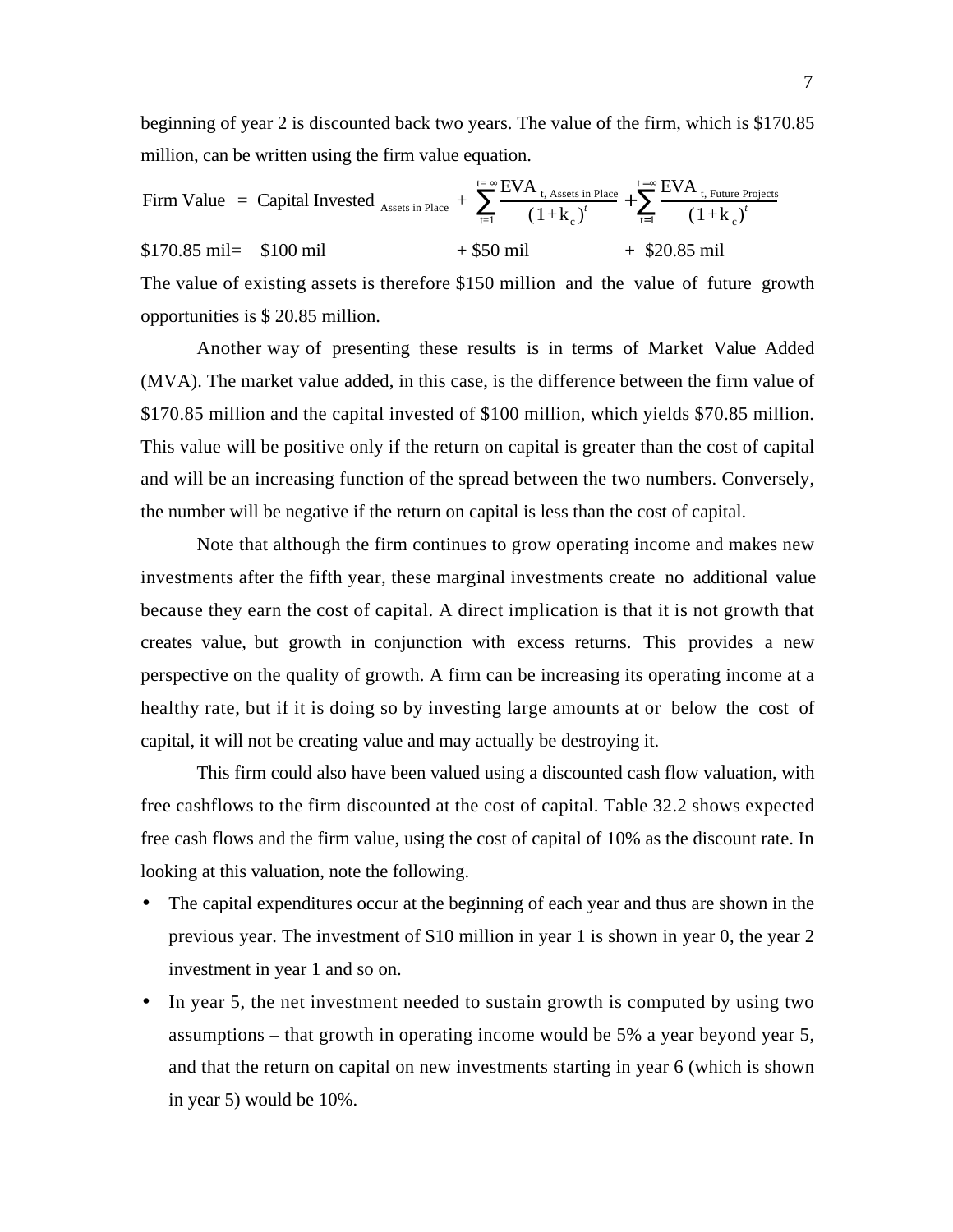Net Investment<sub>5</sub> = 
$$
\frac{\text{EBIT}_6(1-t) - \text{EBIT}_5(1-t)}{\text{ROC}_6} = \frac{\$23.625 - \$22.50}{0.10} = \$11.25 \text{ million}
$$

The value of the firm obtained by discounting free cash flows to the firm at the cost of capital is \$170.85, which is identical to the value obtained using the economic value added approach.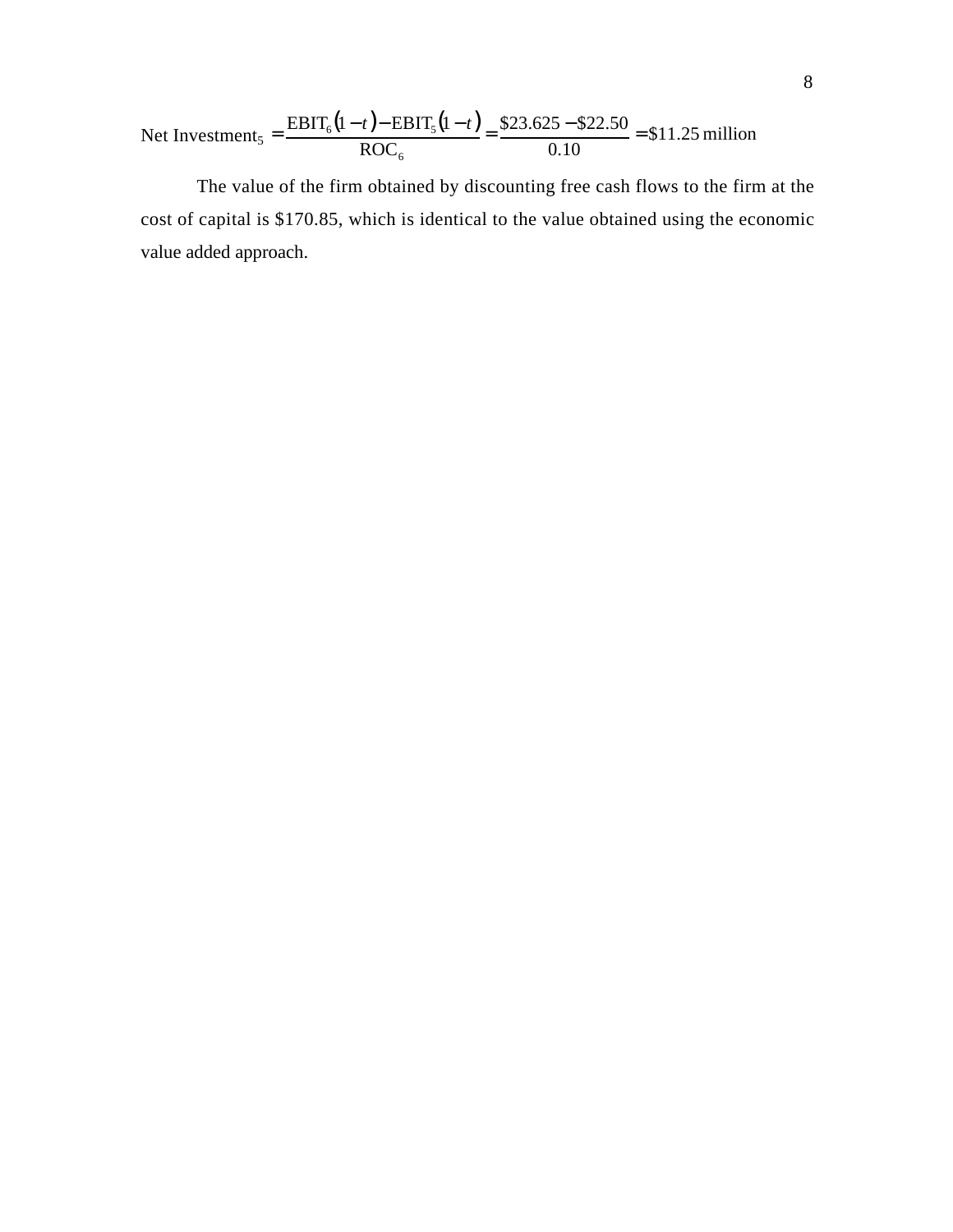|                                     | $\theta$ |               | 1     |               | $\overline{2}$ |               | $\overline{3}$ |               | $\overline{4}$ |               | 5      |               | Term. Year |
|-------------------------------------|----------|---------------|-------|---------------|----------------|---------------|----------------|---------------|----------------|---------------|--------|---------------|------------|
| EBIT (1-t) from Assets in Place     | \$0.00   | \$            | 15.00 | \$            | 15.00          | $\mathcal{S}$ | 15.00          | $\mathsf{\$}$ | 15.00          | $\mathcal{S}$ | 15.00  |               |            |
| EBIT(1-t) from Investments - $Yr1$  |          | \$            | 1.50  | $\mathcal{S}$ | 1.50           | $\mathcal{S}$ | 1.50           | $\mathcal{S}$ | 1.50           | $\mathcal{S}$ | 1.50   |               |            |
| EBIT(1-t) from Investments - $Yr$ 2 |          |               |       | \$            | 1.50           | $\mathcal{S}$ | 1.50           | $\mathcal{S}$ | 1.50           | $\mathcal{S}$ | 1.50   |               |            |
| EBIT(1-t) from Investments - $Yr$ 3 |          |               |       |               |                | $\mathbb{S}$  | 1.50           | \$            | 1.50           | $\mathcal{S}$ | 1.50   |               |            |
| EBIT(1-t) from Investments - $Yr$ 4 |          |               |       |               |                |               |                | \$            | 1.50           | $\mathcal{S}$ | 1.50   |               |            |
| EBIT(1-t) from Investments - $Yr$ 5 |          |               |       |               |                |               |                |               |                | $\mathcal{S}$ | 1.50   |               |            |
| Total $EBIT(1-t)$                   |          | \$            | 16.50 | $\mathsf{\$}$ | 18.00          | $\mathcal{S}$ | 19.50          | \$            | 21.00          | \$            | 22.50  | \$            | 23.63      |
| - Net Capital Expenditures          | \$10.00  | \$            | 10.00 | $\mathcal{S}$ | 10.00          | $\mathcal{S}$ | 10.00          | \$            | 10.00          | $\mathcal{S}$ | 11.25  | $\mathcal{S}$ | 11.81      |
| <b>FCFF</b>                         | \$10)    | $\mathcal{S}$ | 6.50  | $\mathcal{S}$ | 8.00           | $\mathcal{S}$ | 9.50           | $\mathbb{S}$  | 11.00          | \$            | 11.25  | $\mathbb{S}$  | 11.81      |
| PV of FCFF                          | \$10)    | \$            | 5.91  | \$            | 6.61           | $\mathcal{S}$ | 7.14           | \$            | 7.51           | \$            | 6.99   |               |            |
| <b>Terminal Value</b>               |          |               |       |               |                |               |                |               |                | \$            | 236.25 |               |            |
| PV of Terminal Value                |          |               |       |               |                |               |                |               |                | \$            | 146.69 |               |            |
| Value of Firm                       | \$170.85 |               |       |               |                |               |                |               |                |               |        |               |            |
| Return on Capital                   | 15%      |               | 15%   |               | 15%            |               | 15%            |               | 15%            |               | 15%    |               | 10%        |
| Cost of Capital                     | 10%      |               | 10%   |               | 10%            |               | 10%            |               | 10%            |               | 10%    |               | 10%        |

**Table 32.2: Firm Value using DCF Valuation**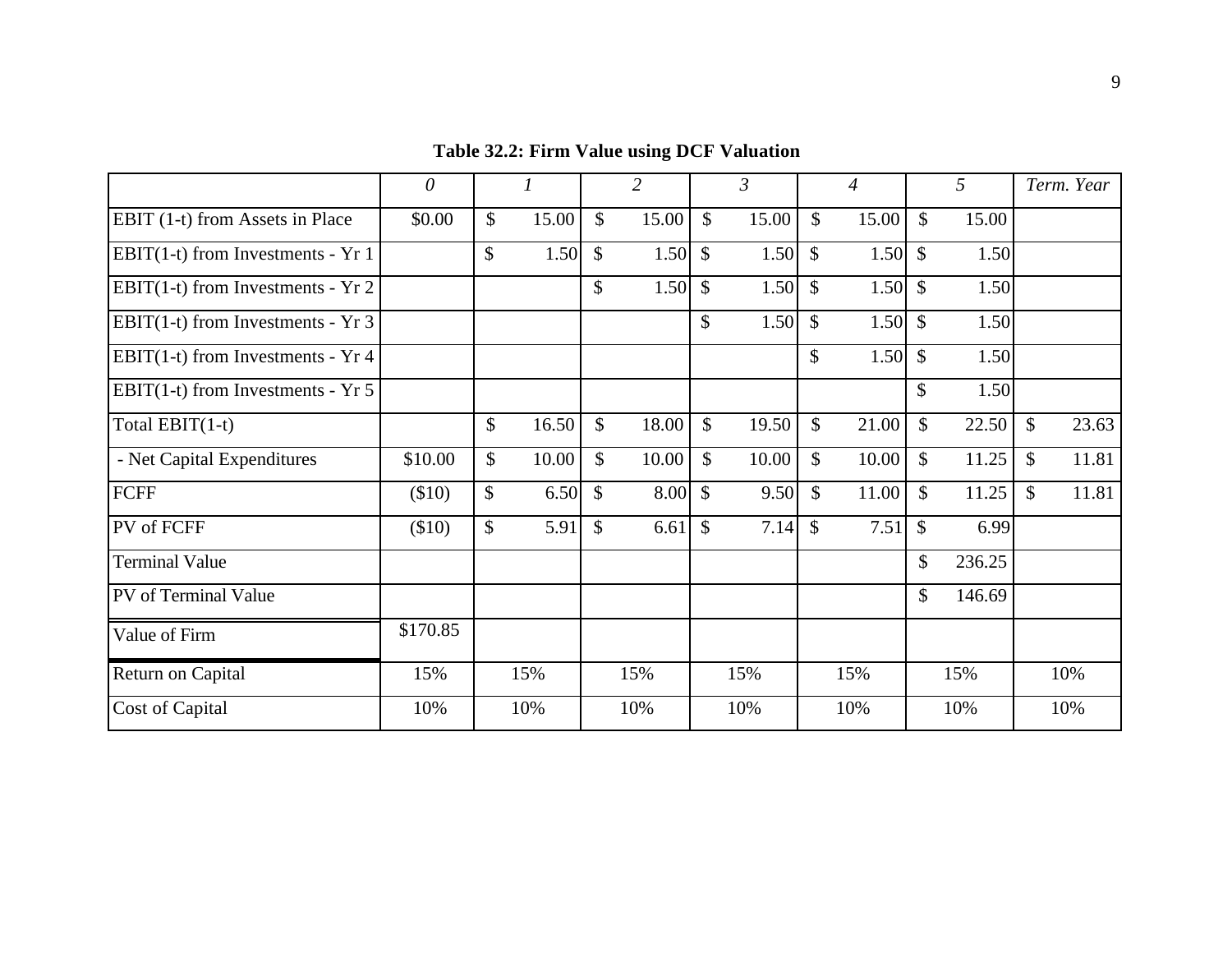# *Illustration 32.2: An EVA Valuation of Boeing - 1998*

The equivalence of traditional DCF valuation and EVA valuation can be illustrated for Boeing. We begin with a discounted cash flow valuation of Boeing and summarize the inputs we used in Table 32.3.

|                               | <b>High Growth Phase</b> | <b>Stable Growth Phase</b> |
|-------------------------------|--------------------------|----------------------------|
| Length                        | 10 years                 | Forever after year 10      |
| Growth Inputs                 |                          |                            |
| - Reinvestment Rate           | 65.98%                   | 59.36%                     |
| - Return on Capital           | 6.59%                    | 8.42%                      |
| - Expected Growth rate        | 4.35%                    | 5.00%                      |
| <b>Cost of Capital Inputs</b> |                          |                            |
| - Beta                        | 1.01                     | 1.00                       |
| - Cost of Debt                | 5.50%                    | 5.50%                      |
| - Debt Ratio                  | 19.92%                   | 30.00%                     |
| - Cost of Capital             | 9.18%                    | 8.42%                      |
| General Information           |                          |                            |
| - Tax Rate                    | 35%                      | 35%                        |

*Table 32.3: Summary of Inputs: Boeing*

With these inputs, we can estimate the free cashflows to the firm in Table 32.4.

| Year           | $EBIT(1-t)$ | Reinvestment | <b>FCFF</b> | Present Value at 9.18% |
|----------------|-------------|--------------|-------------|------------------------|
| Current        | \$1,651     |              |             |                        |
|                | \$1,723     | \$1,137      | \$586       | \$537                  |
| $\overline{2}$ | \$1,798     | \$1,186      | \$612       | \$513                  |
| 3              | \$1,876     | \$1,238      | \$638       | \$490                  |
| $\overline{4}$ | \$1,958     | \$1,292      | \$666       | \$469                  |
| 5              | \$2,043     | \$1,348      | \$695       | \$448                  |
| 6              | \$2,132     | \$1,407      | \$725       | \$428                  |
| 7              | \$2,225     | \$1,468      | \$757       | \$409                  |
| 8              | \$2,321     | \$1,532      | \$790       | \$391                  |
| 9              | \$2,422     | \$1,598      | \$824       | \$374                  |

*Table 32.4: Expected Free Cashflows to the Firm: Boeing*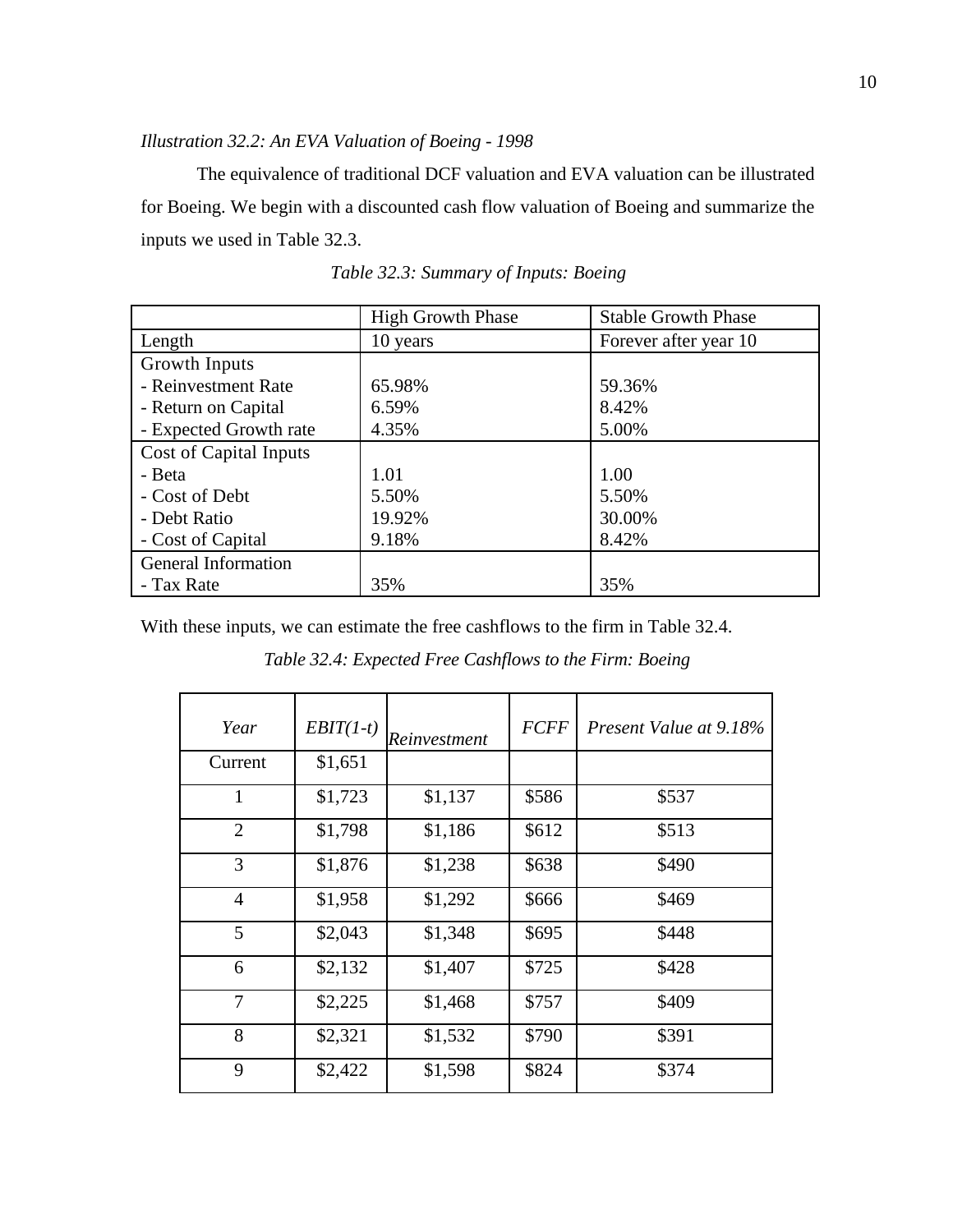|               | \$2,528 | \$1,668 | \$860   | \$357 |
|---------------|---------|---------|---------|-------|
| Terminal year | \$2,654 | \$1,575 | \$1,078 |       |

The sum of the present value of the cash flows over the growth period is \$4,416 million. The terminal value can be estimated based upon the cash flow in the terminal year and the cost of capital of 8.42%.

Terminal value = 
$$
\frac{1,078}{0.0842 - 0.05}
$$
 = \$31,529 million

The discounted cash flow estimate of the value is shown below:

Value of Boeing's operating assets = 
$$
4,416 + \frac{31,529}{1.0918^{10}} = $17,516
$$

In Table 32.5, we estimate the EVA for Boeing each year for the next 10 years, and the present value of the EVA. To make these estimates, we begin with the current capital invested in the firm of \$26,149 million and add the reinvestment each year from Table 32.4 to obtain the capital invested in the following year.

| Year           | Capital Invested at beginning | Return on | Cost of                     | EVA       | PV of EVA   |
|----------------|-------------------------------|-----------|-----------------------------|-----------|-------------|
|                | of year                       | Capital   | Capital                     |           |             |
| $\mathbf{1}$   | \$26,149                      | 6.59%     | 9.18%                       | (\$678)   | $(\$621)$   |
| $\overline{2}$ | \$27,286                      | 6.59%     | 9.18%                       | (S707)    | $(\$593)$   |
| 3              | \$28,472                      | 6.59%     | 9.18%                       | (\$738)   | $(\$567)$   |
| $\overline{4}$ | \$29,710                      | 6.59%     | 9.18%                       | $(\$770)$ | $(\$542)$   |
| 5              | \$31,002                      | 6.59%     | 9.18%                       | $(\$804)$ | (\$518)     |
| 6              | \$32,350                      | 6.59%     | 9.18%                       | (\$839)   | (\$495)     |
| 7              | \$33,757                      | 6.59%     | 9.18%                       | (\$875)   | (\$473)     |
| 8              | \$35,225                      | 6.59%     | 9.18%                       | (\$913)   | $(\$452)$   |
| 9              | \$36,756                      | 6.59%     | 9.18%                       | (\$953)   | $(\$432)$   |
| 10             | \$38,354                      | 6.59%     | 9.18%                       | $(\$994)$ | (\$413)     |
|                |                               |           | PV of EVA over 10 years $=$ |           | $(\$5,107)$ |

*Table 32.5: Present Value of EVA at Boeing*

The sum of the present values of the EVA is -\$5,107 million. To get to the value of the operating assets of the firm, we add two more components.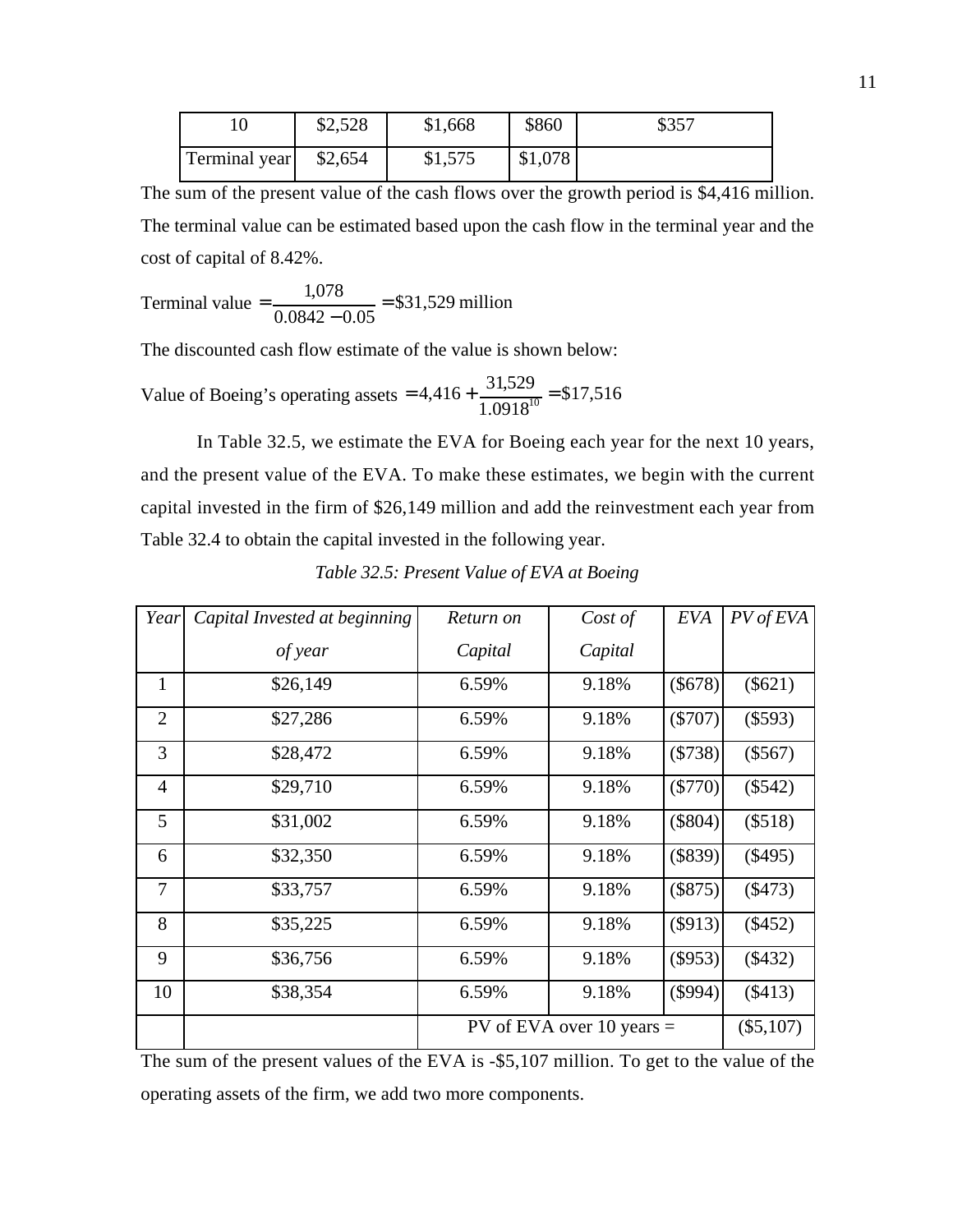- The capital invested in assets in place at the beginning of year 1 (current), which is \$26,149 million.
- The present value of the EVA in perpetuity on assets in place in year 10, which is computed as follows:

$$
[(EBIT_{11}(1-t) - Capital\text{ Invested}_{11} * Cost \text{ of Capital}_{11}) / Cost \text{ of Capital}_{11}]/(1+Current\text{ Cost}
$$
\n
$$
= \frac{EBIT_{11}(1-t) - (Capital\text{ Invested}_{11})(Cost \text{ of Capital}_{11})}{(Cost \text{ of Capital}_{11})(1+Cost \text{ of Capital})^0}
$$
\n
$$
= \frac{2,653.93 - (40,022)(0.0842)}{(0.0842)(1.0918)^0}
$$
\n
$$
= -\$3,536 \text{ million}
$$

Note that while the marginal return on capital on new investments is equal to the cost of capital after year 10, the existing investments continue to make 6.59%, which is lower than the cost of capital of 8.42%, in perpetuity.

The total value of the firm can then be computed as follows:

| Capital Invested in Assets in Place $=$ | $$26,149$ million    |
|-----------------------------------------|----------------------|
| $PV$ of EVA from Assets in Place $=$    | $-$ \$ 8,643 million |
| Value of Operating Assets $=$           | $$17,506$ million    |

*fcffeva.xls*: This spreadsheet allows you to convert a discounted cash flow valuation into an EVA valuation and vice versa.

# **EVA Valuation versus DCF valuation: Whey will they disagree?**

To get the same value from discounted cashflow and EVA valuations, you have to ensure that the following conditions hold.

- The after-tax operating income that you use to estimate free cash flows to the firm should be equal to the after-tax operating income that you use to compute economic value added. Thus, if you decide to adjust the operating income for operating leases and research and development expenses, when doing discounted cashflow valuation, you have to adjust it for computing EVA as well.
- The growth rate you use to estimate after-tax operating income in future periods should be estimated from fundamentals when doing discounted cash flow valuation. In other words, it should be set to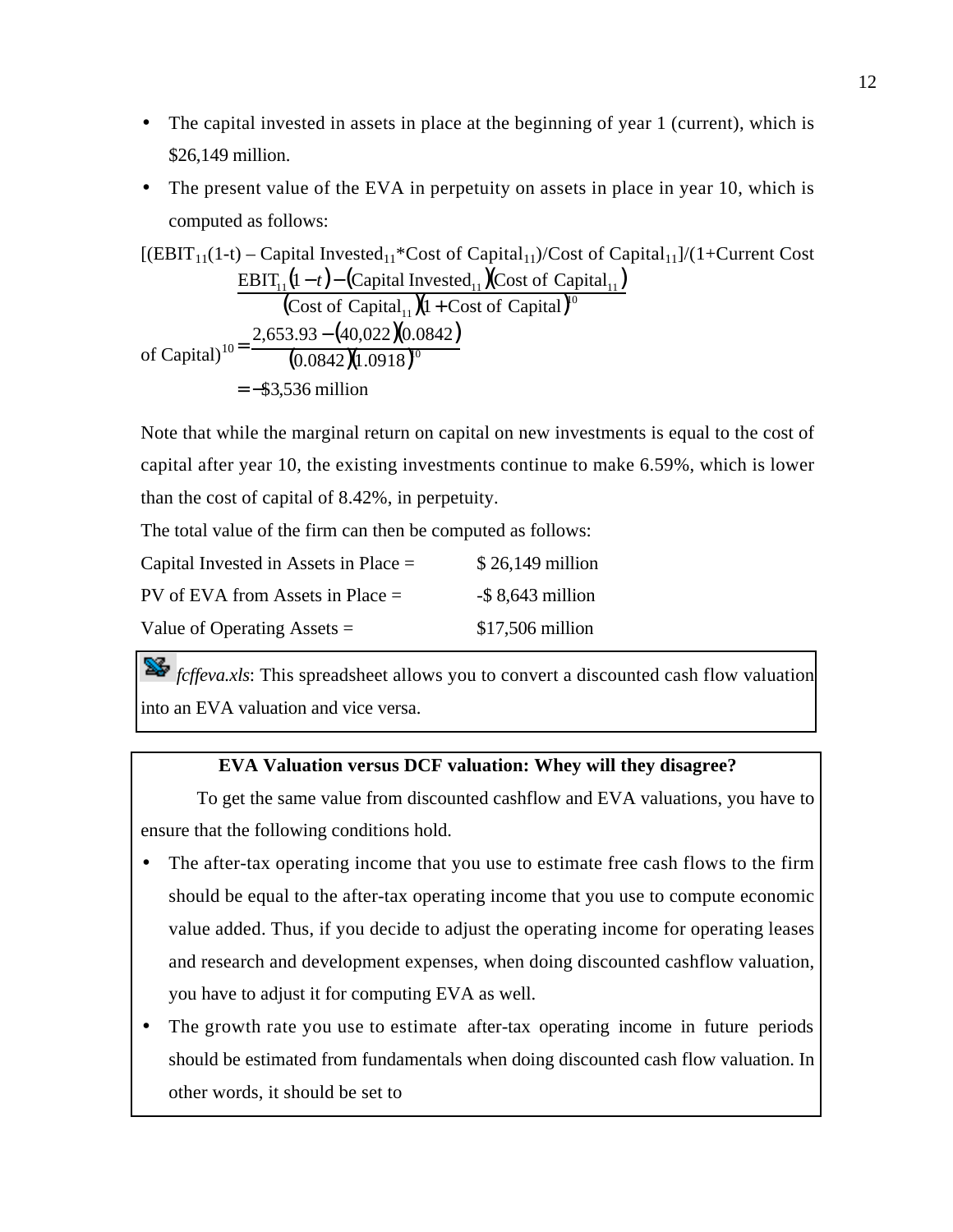Growth rate  $=$  Reinvestment rate  $*$  Return on capital

If growth is an exogenous input into a DCF model and the relationship between growth rates, reinvestments and return on capital outlined above does not hold, you will get different values from DCF and EVA valuations.

• The capital invested, which is used to compute EVA in future periods, should be estimated by adding the reinvestment in each period to the capital invested at the beginning of the period. The EVA in each period should be computed as follows:

 $EVA_t =$  After-tax Operating Income<sub>t</sub> – Cost of capital\* Capital Invested<sub>t-1</sub>

• You have to make consistent assumptions about terminal value in your discounted cash flow and EVA valuations. In the special case, where the return on capital on all investments – existing and new - is equal to the cost of capital after your terminal year, this is simple to do. The terminal value will be equal to your capital invested at the beginning of your terminal year. In the more general case, you will have to ensure that the capital invested at the beginning of your terminal year is consistent with your assumption about return on capital in perpetuity. In other words, if your after-tax operating income in your terminal year is \$1.2 billion and you are assuming a return on capital of 10% in perpetuity, you will have to set your capital invested at the beginning of your terminal year to be \$12 billion.

## **EVA and Firm Value: Potential Conflicts**

Assume that a firm adopts economic value added as its measure of value and decides to judge managers on their capacity to generate greater-than-expected economic value added. What is the potential for abuse? Is it possible for a manager to deliver greater than expected economic value added, while destroying firm value at the same time? If so, how can we protect stockholders against these practices?

To answer these questions, let us go back to the earlier equation where we decomposed firm value into capital invested, the present value of economic value added by assets in place and the present value of economic value added by future growth.

$$
\text{Firm Value} = \text{Capital Investigating} + \sum_{t=1}^{t=} \frac{EVA_{t, \text{ Assets in Place}}}{(1 + k_c)} + \sum_{t=1}^{t=} \frac{EVA_{t, \text{Future Projects}}}{(1 + k_c)^t}
$$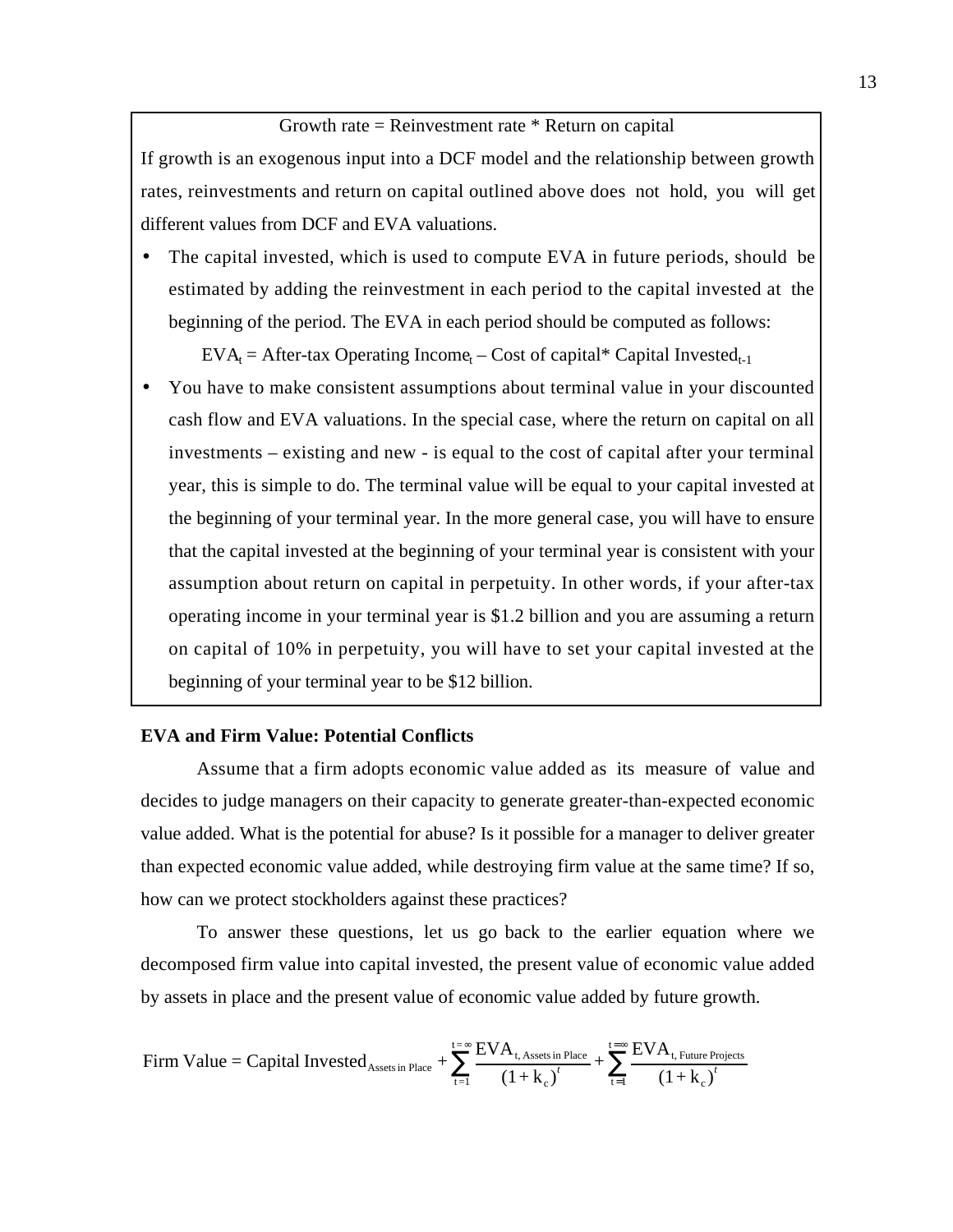# *The Capital Invested Game*

The first two terms in the equation above, the capital invested and the present value of economic value added by these investments, are both sensitive to the measurement of capital invested. If capital invested is reduced, keeping the operating income constant, the first term in the equation will drop but the present value of economic value added will increase proportionately. To illustrate, consider the firm we valued in Illustration 32.1. Assume that the capital invested is estimated to be \$50 million rather than \$100 million and that the operating income on these investments stays at \$15 million. The assumptions about future investments remain unchanged. The firm value can then be written as shown in Table 32.6.

| Capital Invested in Assets in Place                                                          | \$50     |
|----------------------------------------------------------------------------------------------|----------|
| + EVA from Assets in Place = $\frac{(0.30 - 0.10)(50)}{0.10}$                                | \$100    |
| $(0.15 - 0.10)(10)$<br>+ PV of EVA from New Investments in Year $1 =$<br>0.10                | \$5      |
| $\frac{(0.15-0.10)(10)}{(0.10)(1.10)}$<br>+ PV of EVA from New Investments in Year $2 =$     | \$4.55   |
| $\frac{(0.15-0.10)(10)}{(0.10)(1.10)^2}$<br>+ PV of EVA from New Investments in Year $3 = -$ | \$4.13   |
| $\frac{(0.15-0.10)(10)}{(0.10)(1.10)^3}$<br>+ PV of EVA from New Investments in Year $4 = -$ | \$3.76   |
| + PV of EVA from New Investments in Year $5 = \frac{(0.15 - 0.10)(10)}{(0.10)(1.10)^4}$      | \$3.42   |
| Value of Firm                                                                                | \$170.85 |

*Table 32.6: EVA Valuation of Firm: EVA and Assets in Place*

The value of the firm is unchanged, but it is redistributed to the economic value added component. When managers are judged on the economic value added, there will be strong incentives to reduce the capital invested, at least as measured for EVA computations.

There are some actions managers can take to reduce capital invested that truly create value. Thus, in the above example, if the reduction in capital invested came from closing down a plant that does not (and is not expected to) generate any operating income,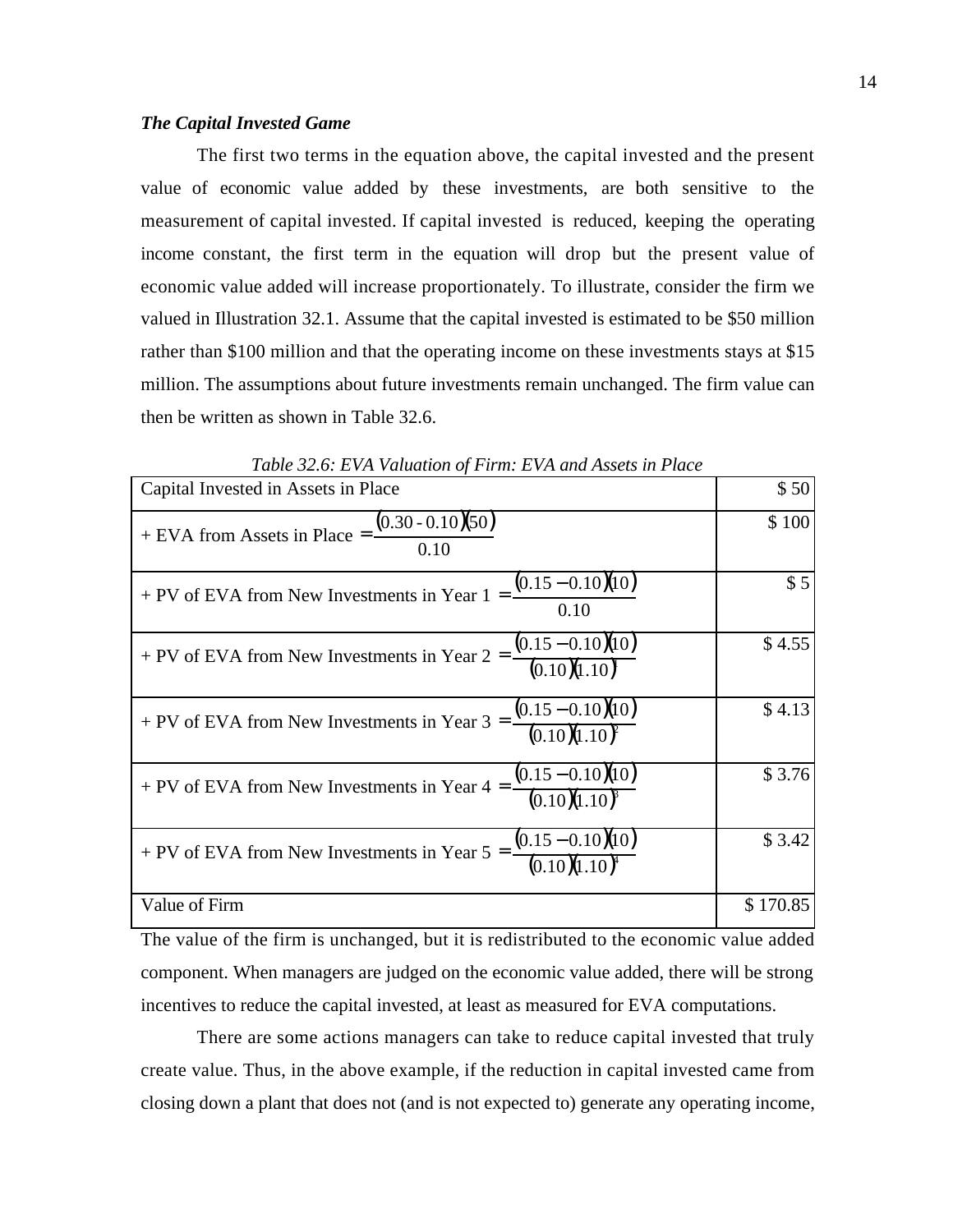the cash flow generated by liquidating the plant's assets will increase value. Some actions, however, are purely cosmetic in terms of their effects on capital invested and thus do not create and may even destroy value. For instance, firms can take one-time restructuring charges, reducing capital or lease assets rather than buy them, because the capital impact of leasing may be smaller.

To illustrate the potential destructiveness of these actions, assume that the managers of the firm in Illustration 32.1 are able to replace half their assets with leased assets. Assume further that the estimated capital invested in these leased assets is only \$40 million, which is lower than the capital invested in the replaced assets of \$50 million. In addition, assume that the action actually reduces the adjusted annual operating income from these assets from \$15 million to \$14.8 million. The value of the firm can now be written in Table 32.7.

| Capital Invested in Assets in Place                                                          | \$90     |  |
|----------------------------------------------------------------------------------------------|----------|--|
| + EVA from Assets in Place = $\frac{(0.1644 - 0.10)(90)}{0.10}$                              | \$58     |  |
| $(0.15 - 0.10)(10)$<br>+ PV of EVA from New Investments in Year 1<br>0.10                    | \$5      |  |
| $\frac{(0.15-0.10)(10)}{(0.10)(1.10)}$<br>$+$ PV of EVA from New Investments in Year 2 =     | \$4.55   |  |
| $\frac{(0.15-0.10)(10)}{(0.10)(1.10)^2}$<br>+ PV of EVA from New Investments in Year $3 =$   | \$4.13   |  |
| $\frac{(0.15-0.10)(10)}{(0.10)(1.10)^3}$<br>+ PV of EVA from New Investments in Year $4 = -$ | \$3.76   |  |
| $(0.15 - 0.10)(10)$<br>$+$ PV of EVA from New Investments in Year 5 =                        | \$3.42   |  |
| Value of Firm                                                                                | \$168.85 |  |

*Table 32.7: Value Reduction with Higher EVA*

Note that the firm value declines by \$ 2 million, but the economic value added increases by \$ 8 million.

When economic value added is estimated for divisions, the capital invested at the divisional level is a function of a number of allocation decisions made by the firm, with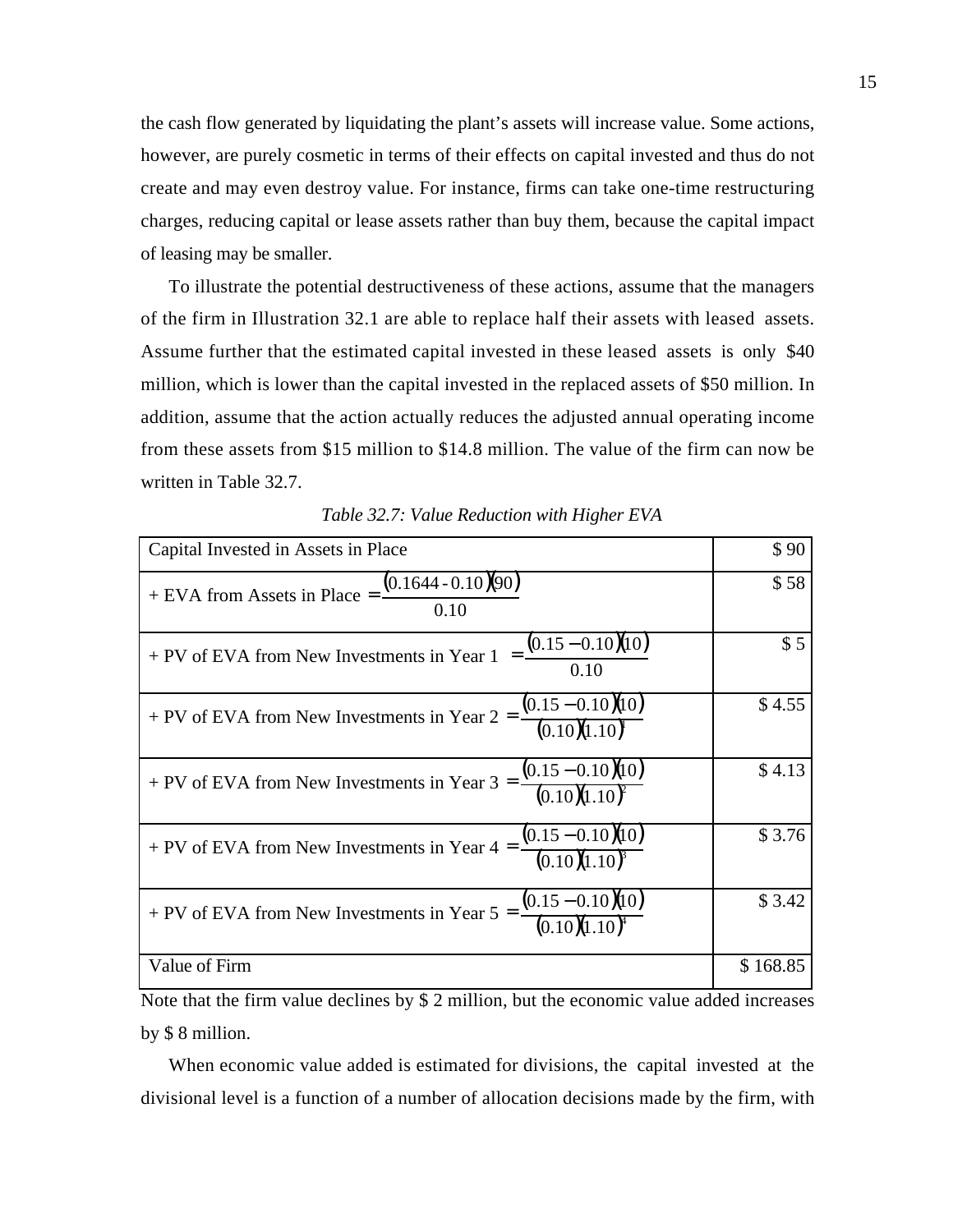the allocation based upon pre-specified criteria (such as revenues or number of employees). While we would like these rules to be objective and unbiased, they are often subjective and over allocate capital to some divisions and under-allocate it to others. If this misallocation were purely random, we could accept it as error and use changes in economic value added to measure success. Given the natural competition that exists among divisions in a firm for the marginal investment dollar, however, these allocations are also likely to reflect the power of individual divisions to influence the process. Thus, the economic value added will be over-estimated for those divisions that are under allocated capital and under-estimated for divisions that are over-allocated capital.

# *The Future Growth Game*

The value of a firm is the value of its existing assets and the value of its future growth prospects. When managers are judged on the basis of economic value added in the current year, or on year-to-year changes, the economic value added that is being measured is just from assets in place. Thus, managers may trade off the economic value added from future growth for higher economic value added from assets in place.

Again, this point can be illustrated simply using the firm in Illustration 32.1. The firm earned a return on capital of 15% on both assets in place and future investments. Assume that there are actions the firm can take to increase the return on capital on assets in place to 16%, but that this action reduces the return on capital on future investments to 12%. The value of this firm can then be estimated in Table 32.8:

| Capital Invested in Assets in Place                                                | \$100  |  |
|------------------------------------------------------------------------------------|--------|--|
| $(0.16 - 0.10)(100)$<br>$+$ EVA from Assets in Place =<br>0.10                     | \$60   |  |
| $=$ $(0.12 - 0.10)(10)$<br>$+$ PV of EVA from New Investments in Year 1<br>0.10    | \$2    |  |
| $(0.12 - 0.10)(10)$<br>$+$ PV of EVA from New Investments in Year 2 =<br>(0.10)(1. | \$1.82 |  |
| $(0.12 - 0.10)(10)$<br>$+$ PV of EVA from New Investments in Year 3 =              | \$1.65 |  |

*Table 32.8: Trading Off Future Growth for Higher EVA*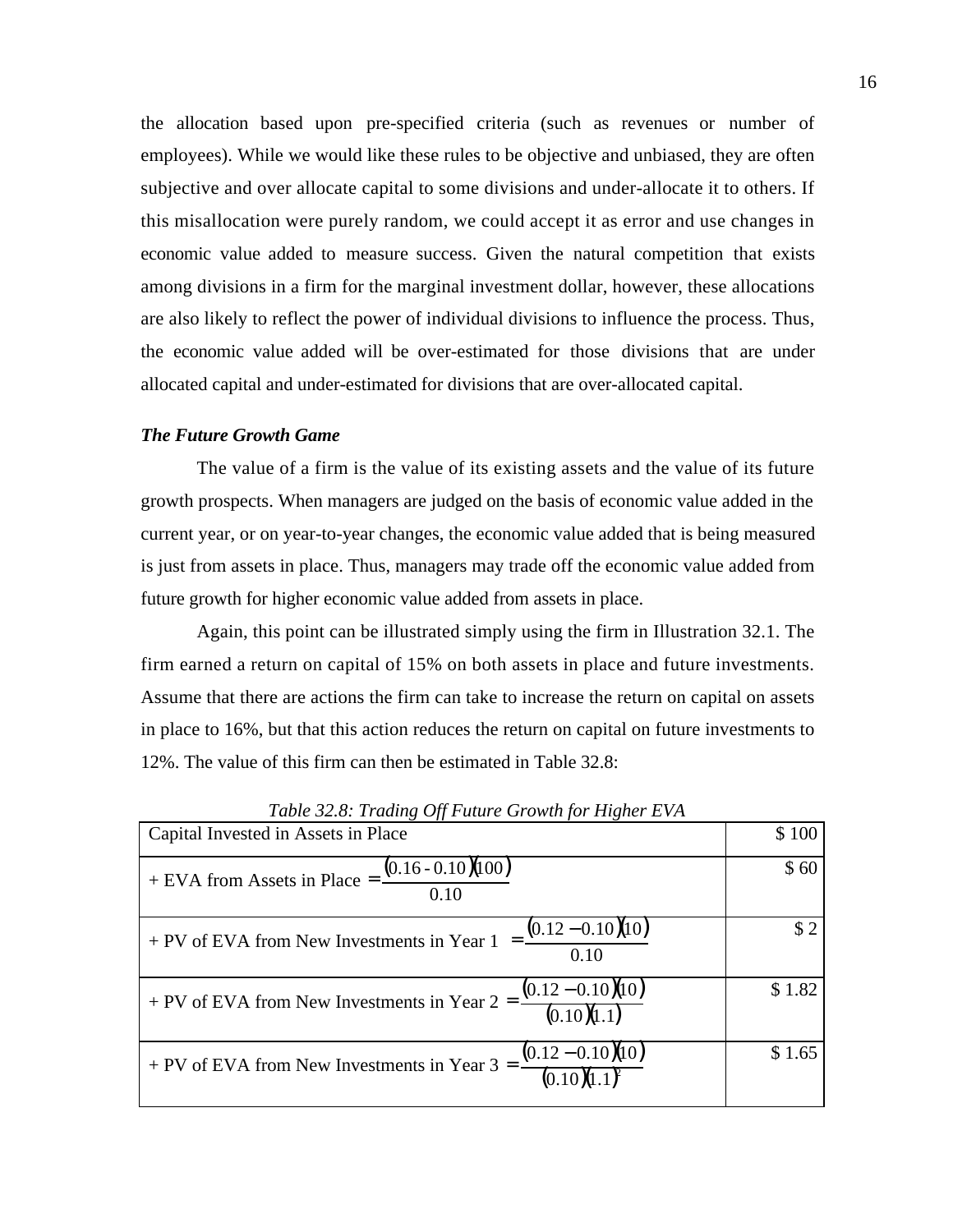| $(0.12 - 0.10)(10)$<br>$+$ PV of EVA from New Investments in Year 4 = | \$1.50   |  |
|-----------------------------------------------------------------------|----------|--|
| $(0.12 - 0.10)(10)$<br>$+$ PV of EVA from New Investments in Year 5 = | \$1.37   |  |
| Value of Firm                                                         | \$168.34 |  |

Note that the value of the firm has decreased, but the economic value added in year 1 is higher now than it was before. In fact, the economic value added at this firm for each of the next five years is graphed in Figure 32.1 for both the original firm and this one.



*Figure 32.1: Annual EVA: With and Without Growth Trade-Off*

The growth trade off, while leading to a lower firm value, results in economic value added in each of the first three years that is larger than it would have been without the trade off.

Compensation mechanisms based upon EVA are sometimes designed to punish managers who give up future growth for current EVA. Managers are partly compensated based upon the economic value added this year, but another part is held back in a compensation bank and is available to the manager only after a period (say three or four years). There are significant limitations with these approaches. First, the limited tenure that managers have with firms implies that this measure can at best look at economic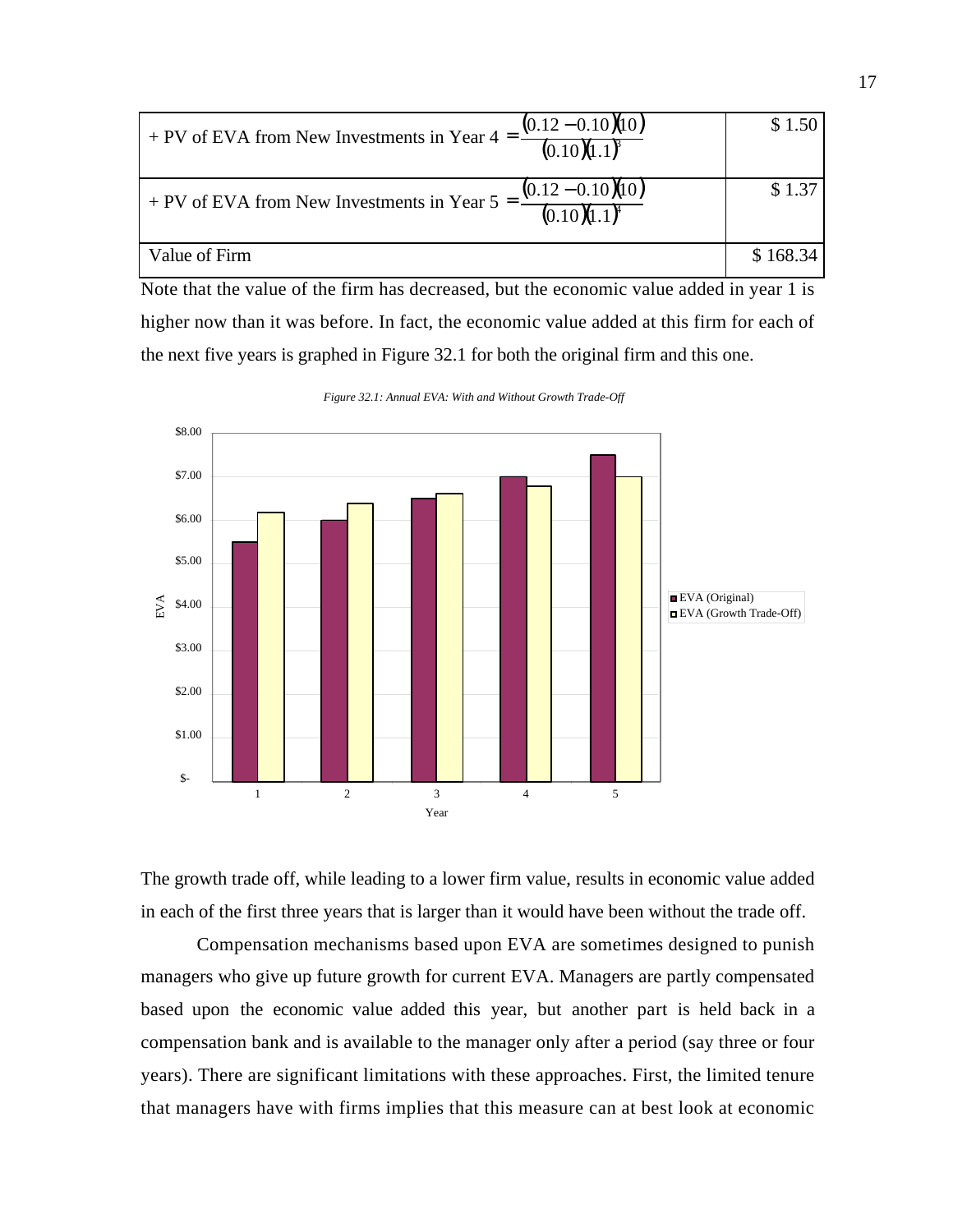value added only over the next 3 or 4 years. The real costs of the growth trade off are unlikely to show up until much later. Second, these approaches are really designed to punish managers who increase economic value added in the current period while reducing economic value added in future periods. In the more subtle case, where the economic value added continues to increase but at a rate lower than it otherwise would have, it is difficult to devise a punishment for managers who trade off future growth. In the example above, for instance, the economic value added with the growth trade off increases over time. The increases are smaller than they would have been without the trade off, but that number would not have been observed anyway.

#### *The Risk Shifting Game*

The value of a firm is the sum of the capital invested and the present value of the economic value added. The latter term is therefore a function not just of the dollar economic value added but also of the cost of capital. A firm can invest in projects to increase its economic value added but still end up with a lower value, if these investments increase its operating risk and cost of capital.

Again, using the firm in Illustration 32.1, assume that the firm is able to increase its return on capital on both assets in place and future investments from 15% to 16.25%. Simultaneously, assume that the cost of capital increases to 11%. The economic value added in each year for the next five years is contrasted with the original economic value added in each year in Figure 32.2.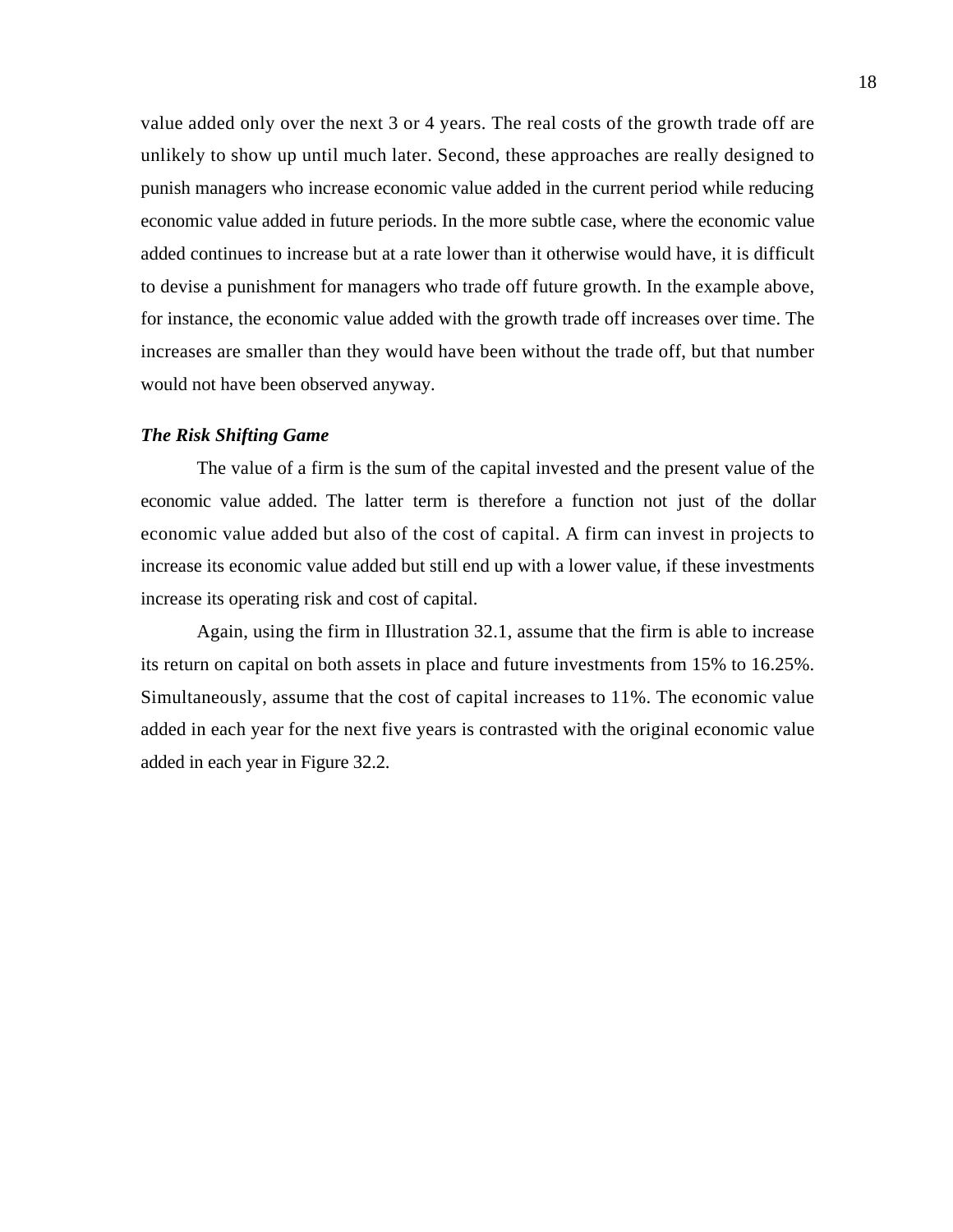*Figure 32.2: EVA: Higher Risk and Return*



While the economic value added in each year is higher with the high-risk strategy, the value of the firm is shown in Table 32.9.

| Capital Invested in Assets in Place                                                        | \$100   |
|--------------------------------------------------------------------------------------------|---------|
| + EVA from Assets in Place = $\frac{(0.1625 - 0.11)(100)}{0.11}$                           | \$47.73 |
| $(0.1625 - 0.11)(10)$<br>+ PV of EVA from Investments in Year $1 =$<br>0.11                | \$4.77  |
| + PV of EVA from Investments in Year 2 = $\frac{(0.1625 - 0.11)(10)}{10}$                  | \$4.30  |
| $\frac{(0.1625 - 0.11)(10)}{(0.11)(1.11)^2}$<br>+ PV of EVA from Investments in Year $3 =$ | \$3.87  |
| + PV of EVA from Investments in Year $4 = \frac{(0.1625 - 0.11)(10)}{(0.11)(1.11)^{9}}$    | \$3.49  |
| + PV of EVA from Investments in Year 5 = $\frac{(0.1625 - 0.11)(10)}{100}$                 | \$3.14  |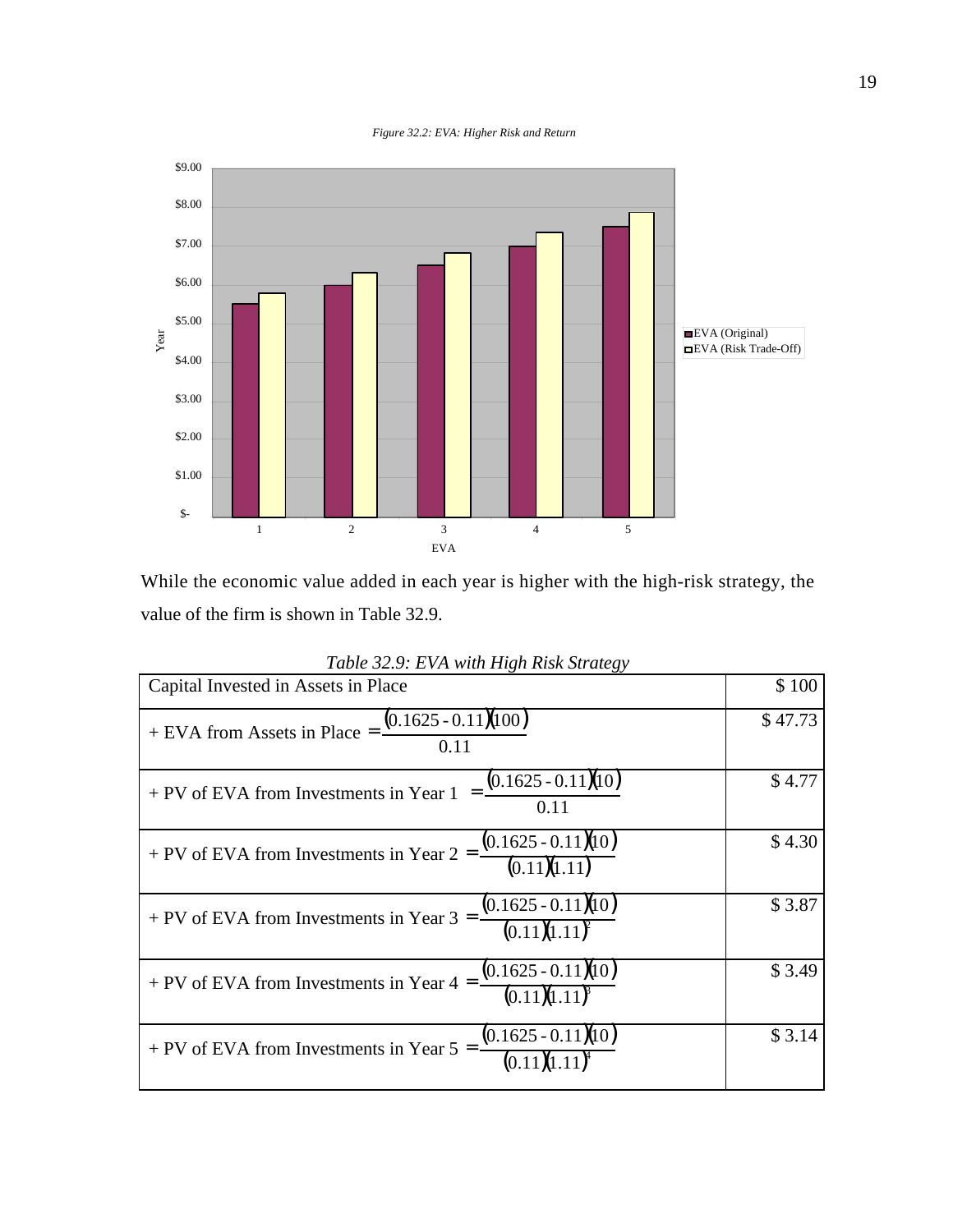| Value of Firm<br>6<br>◡<br>1 V | $\cdot$ |
|--------------------------------|---------|

Note that the risk effect dominates the higher excess dollar returns and the value of the firm decreases.

This risk shifting can be dangerous for firms that adopt economic value added based on objective functions. When managers are judged based upon year-to-year economic value added changes, there will be a tendency to shift into riskier investments. This tendency will be exaggerated if the measured cost of capital does not reflect the changes in risk or lags<sup>4</sup> it.

In closing, economic value added is an approach skewed toward assets in place and away from future growth. It should not be surprising, therefore, that when economic value added is computed at the divisional level of a firm, the higher growth divisions end up with the lowest economic value added and in some cases with negative economic value added. Again, while these divisional managers may still be judged based upon changes in economic value added from year to year, the temptation at the firm level to reduce or eliminate capital invested in these divisions will be strong, since it will make the firm's overall economic value added look much better.

# **EVA and Market Value**

l

Will increasing economic value added cause market value to increase? While an increase in economic value added will generally lead to an increase in firm value, barring the growth and risk games described earlier, it may or may not increase the stock price. This is because the market has built into its expectations of future economic value added. Thus, a firm like Microsoft is priced on the assumption that it will earn large and increasing economic value added over time. Whether a firm's market value increases or decreases on the announcement of higher economic value added will depend in large part on what the expected change in economic value added was. For mature firms, where the market might have expected no increase or even a decrease in economic value added, the announcement of an increase will be good news and cause the market value to increase.

<sup>&</sup>lt;sup>4</sup> In fact, beta estimates that are based upon historical returns will lag changes in risk. With a five-year return estimation period, for instance, the lag might be as long as three years and the full effect will not show up for five years after the change.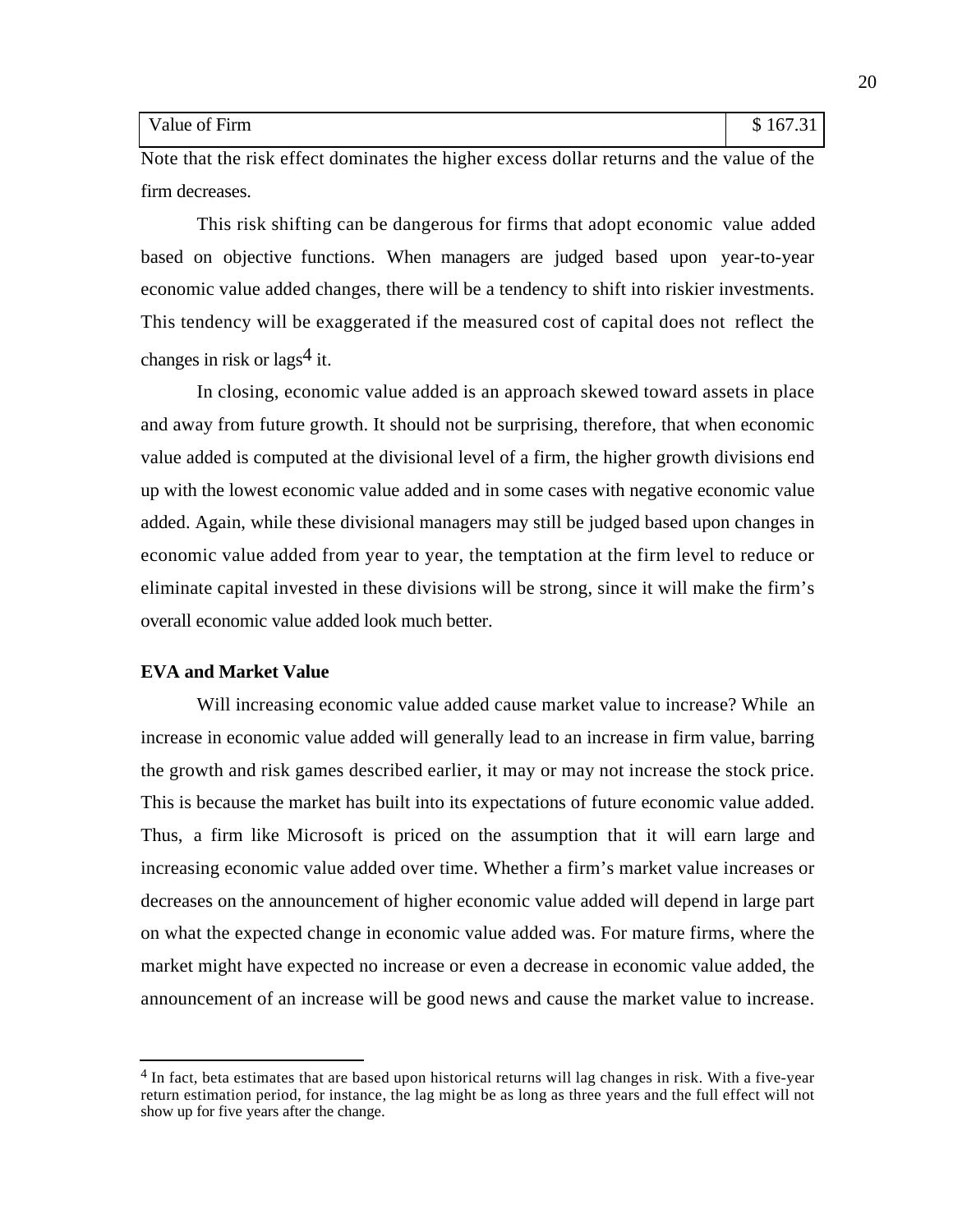For firms that are perceived to have good growth opportunities and are expected to report an increase in economic value added, the market value will decline if the announced increase in economic value added does not measure up to expectations. This should be no surprise to investors, who have recognized this phenomenon with earnings per share for decades; the earnings announcements of firms are judged against expectations and the earnings surprise is what drives prices.

We would therefore not expect any correlation between the magnitude of the economic value added and stock returns or even between the change in economic value added and stock returns. Stocks that report the biggest increases in economic value added should not necessarily earn high returns for their stockholders<sup>5</sup>. These priors are confirmed by a study done by Richard Bernstein at Merrill Lynch, who examined the relationship between EVA and stock returns.

- A portfolio of the 50 firms which had the highest absolute levels<sup>6</sup> of economic value added earned an annual return on 12.9% between February 1987 and February 1997, while the S&P index returned 13.1% a year over the same period.
- A portfolio of the 50 firms that had the highest growth rates<sup>7</sup> in economic value added over the previous year earned an annual return of 12.8% over the same time period.

*eva.xls*: There is a dataset on the web that summarizes economic value added by industry group for the United States.

#### **Equity Economic Value Added**

l

While EVA is usually calculated using total capital, it can easily be modified to be an equity measure.

Equity EVA = (Return on Equity - Cost of Equity) (Equity Invested in Project or Firm) = Net Income – (Cost of Equity)(Equity Invested in Project or Firm)

<sup>5</sup> A study by Kramer and Pushner found that differences in operating income (NOPAT) explained differences in market value better than differences in EVA. O'Byrne (1996), however, finds that changes in EVA explain more than 55% of changes in market value over 5-year periods.

<sup>6</sup> See Quantitative Viewpoint, Merrill Lynch, December 19, 1997.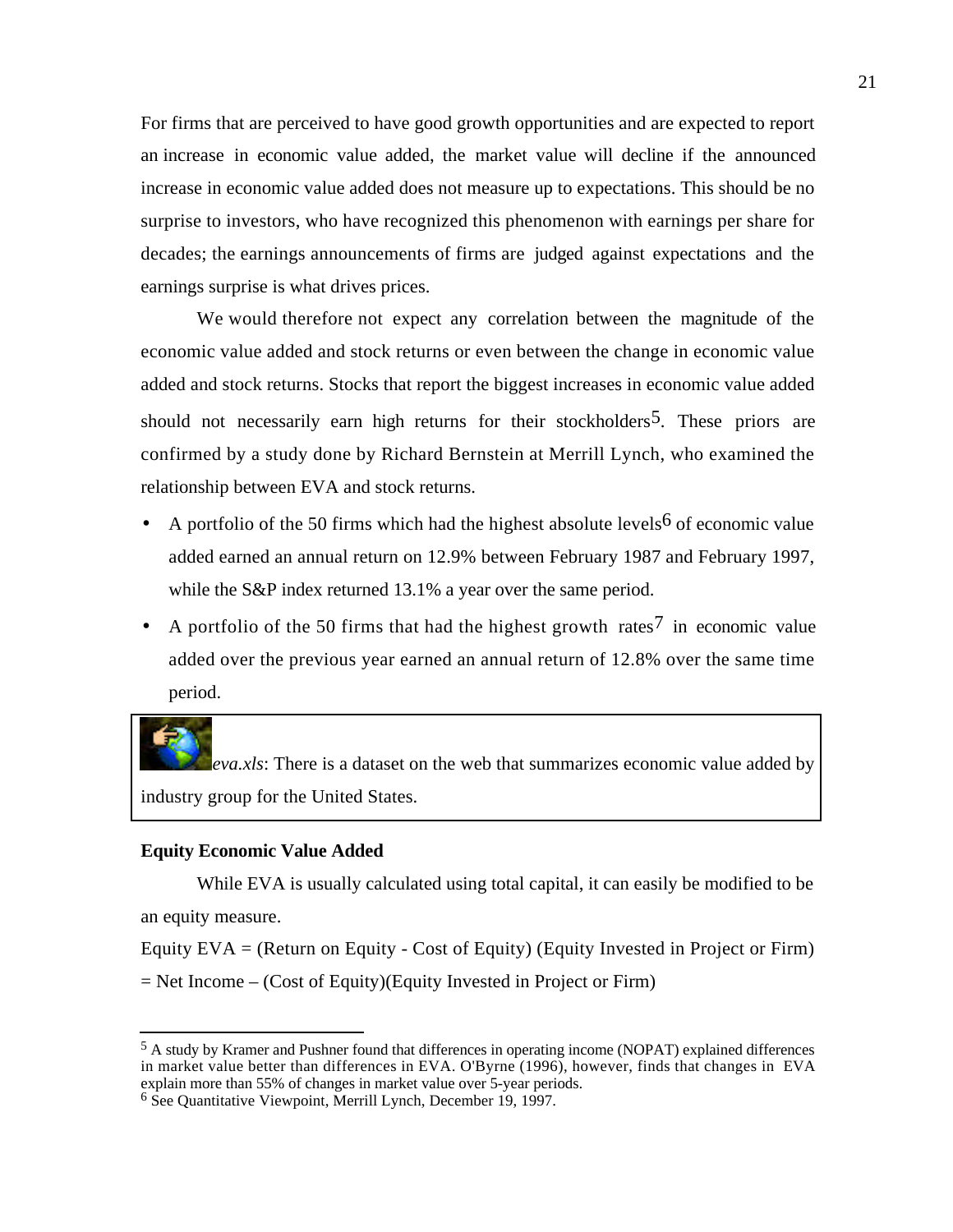Again, a firm that earns a positive equity EVA is creating value for its stockholders while a firm with a negative equity EVA is destroying value for its stockholders.

Why might a firm use this measure rather than the traditional measure? In Chapter 21, when we looked at financial service firms, we noted that defining debt (and therefore capital) may create measurement problems, since so much of the firm could potentially be categorized as debt. Consequently, we argued that financial service firms should be valued using equity valuation models and multiples. Extending that argument to economic value added, we believe that equity EVA is a much better measure of performance for financial service firms than the traditional EVA measure.

We would hasten to add that all of the issues that we raised in the context of the traditional EVA measure affect the equity EVA measure as well. Banks and insurance companies can play the capital invested, growth and risk games to increase equity EVA just as other firms can with traditional EVA.

# **EVA for High Growth firms**

The fact that the value of a firm is a function of the capital invested in assets in place, the present value of economic value added by those assets and the economic value added by future investments, points to some of the dangers of using it as a measure of success or failure for high growth and especially high-growth technology firms. In particular, there are three problems.

- We have already noted many of the problems associated with how accountants measure capital invested at technology firms. Given the centrality of capital invested to economic value added, these problems have a much bigger effect when firms use EVA than when discounted cash flow valuation.
- When 80% to 90% of value comes from future growth potential, the risks of managers trading off future growth for current EVA are magnified. It is also very difficult to monitor these trade offs at young firms.

l

<sup>7</sup> See Quantitative Viewpoint, Merrill Lynch, February 3, 1998.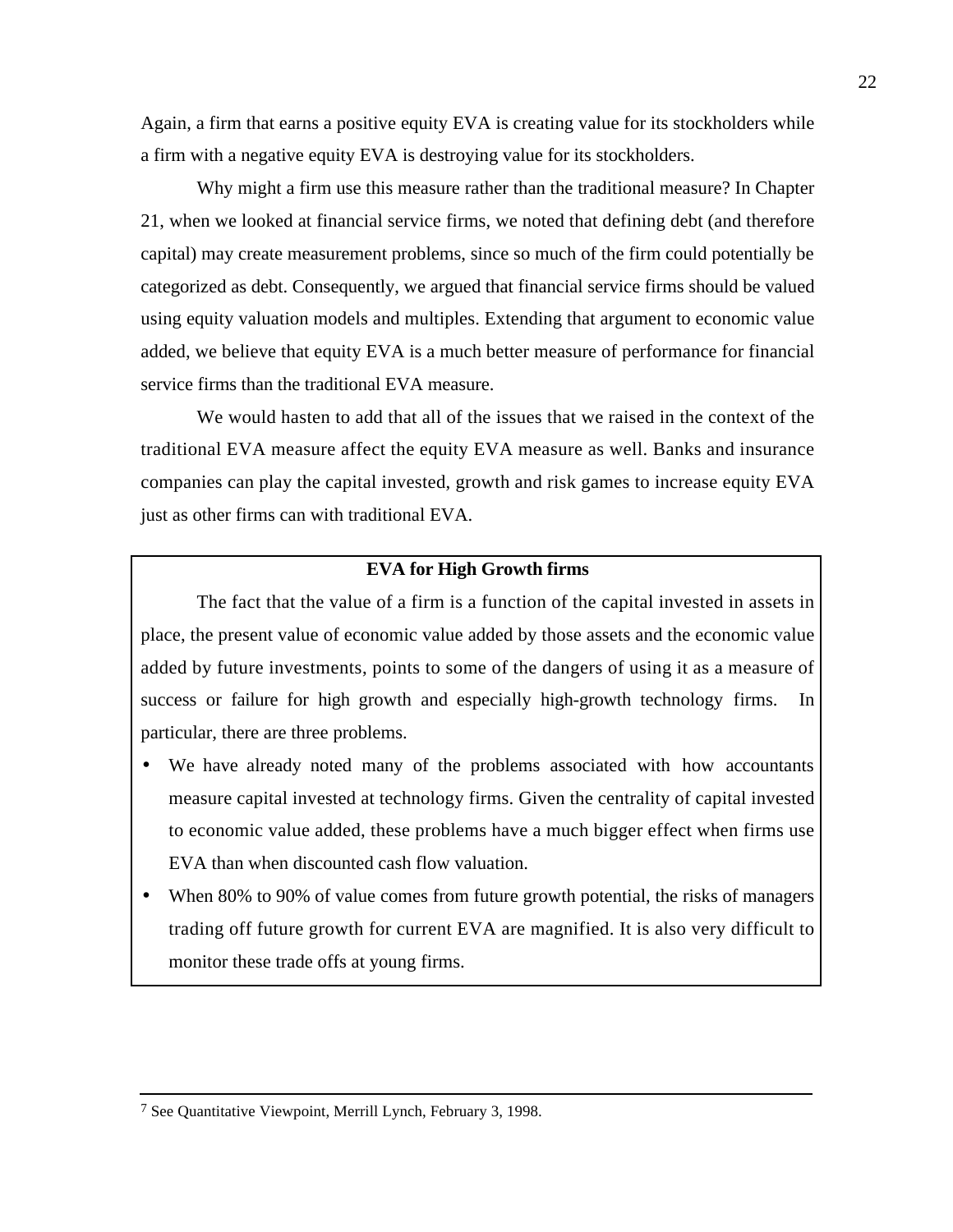The constant change that these firms go through also makes them much better candidates for risk shifting. In this case, the negative effect (of a higher discount rate) can more than offset the positive effect of a higher economic value added.

Finally, it is unlikely that there will be much correlation between actual changes in economic value added at technology firms and changes in market value. The market value is based upon expectations of economic value added in future periods and investors expect an economic value added that grows substantially each year. Thus, if the economic value added increases, but by less than expected, you could see its market value drop on the report.

#### **Cash Flow Return on Investment**

The cash flow return on investment (CFROI) for a firm is the internal rate of return on existing investments, based upon real cash flows. Generally, it should be compared to the real cost of capital to make judgments about the quality of these investments.

#### **Calculating CFROI**

The cash flow return on investment for a firm is calculated using four inputs. The first is the *gross investment (GI)* the firm has in its existing assets, obtained by adding back cumulated depreciation and inflation adjustments to the book value. The second input is the *gross cash flow (GCF)* earned in the current year on gross investment, which is usually defined as the sum of the after-tax operating income of a firm and the non-cash charges against earnings, such as depreciation and amortization. The third input is *the expected life of the assets (n)* in place at the time of the original investment, which varies from sector to sector but reflects the earning life of the investments in question. The *expected value of the assets (SV)* at the end of this life, in current dollars, is the final input. This is usually assumed to be the portion of the initial investment, such as land and building, that is not depreciable, adjusted to current dollar terms. The CFROI is the internal rate of return of these cash flows, i.e, the discount rate that makes the net present value of the gross cash flows and salvage value equal to the gross investment and it can thus be viewed as a composite internal rate of return, in current dollar terms.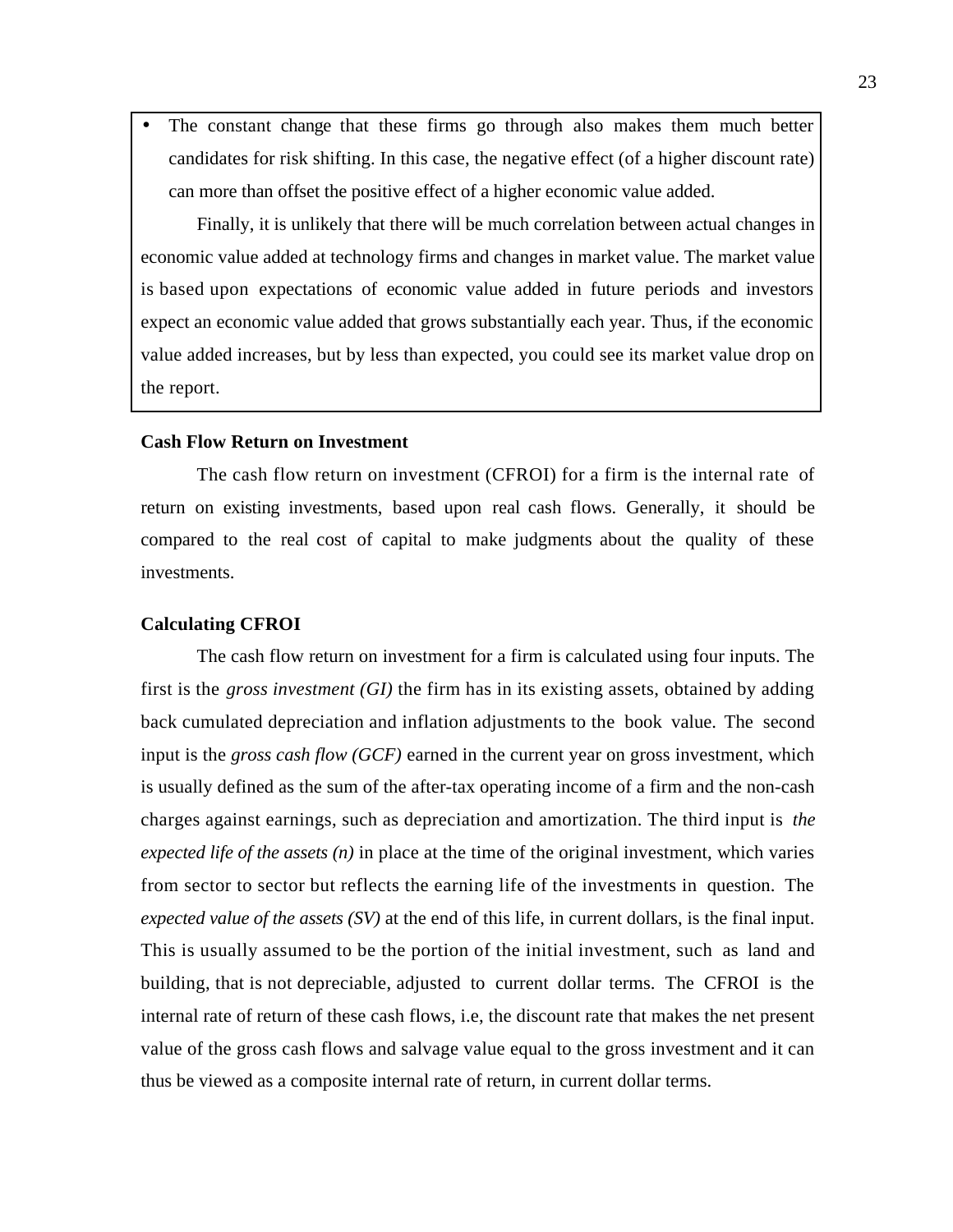An alternative formulation of the CFROI allows for setting aside an annuity to cover the expected replacement cost of the asset at the end of the project life. This annuity is called the economic depreciation.

Economic Depreciation = 
$$
\frac{\text{Replacement Cost in Current dollars (kc)}}{(1 + kc)n - 1}
$$

where n is the expected life of the asset. The expected replacement cost of the asset is defined in current dollar terms to be the difference between the gross investment and the salvage value. The CFROI for a firm or a division can then be written as follows:

$$
CFROI = \frac{Gross Cash Flow - Economic Depreciation}{Gross Investment}
$$

For instance, assume that you have existing assets with a book value of \$2,431 million, a gross cash flow of \$390 million, an expected salvage value (in today's dollar terms) of \$607.8 million and a life of 10 years. The conventional measure of CFROI is 11.71% and the real cost of capital is 8%. The estimate using the alternative approach is computed.

Economic Depreciation = 
$$
\frac{\$2,431 - \$607.8)(0.08)}{1.08^{10} - 1} = \$125.86 \text{ million}
$$

$$
CFROI = \frac{390 - 125.86}{2,431} = 10.87\%
$$

l

The differences in the reinvestment rate assumption accounts for the difference in CFROI estimated using the two methods. In the first approach, intermediate cash flows get reinvested at the internal rate of return, while in the second, at least the portion of the cash flows that are set aside for replacement get reinvested at the cost of capital. In fact, if we estimated that the economic depreciation using the internal rate of return of 11.71%, the two approaches would yield identical results  $8$ .

<sup>8</sup> With an 11.71% rate, the economic depreciation works out to \$105.37 million and the CFROI to 11.71%.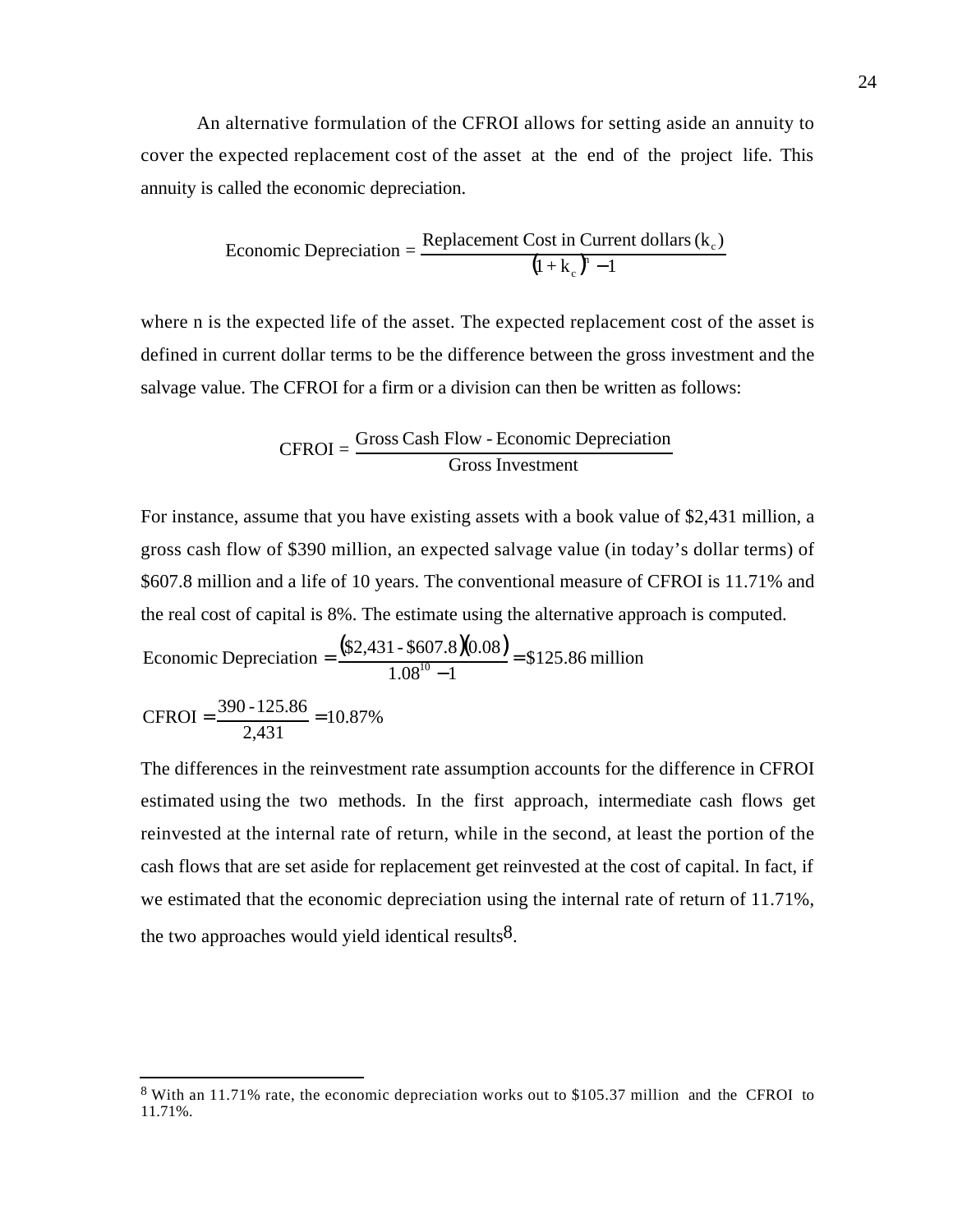# **Cashflow Return on Investment, Internal Rate of Return and Discounted Cashflow Value**

If net present value provides the genesis for the economic value added approach to value enhancement, the internal rate of return is the basis for the CFROI approach. In investment analysis, the internal rate of return on a project is computed using the initial investment on the project and all cash flows over the project's life.



Where the ATCF is the after-tax cash flow on the project and SV is the expected salvage value of the project assets. This analysis can be done entirely in nominal terms, in which case the internal rate of return is a nominal IRR and is compared to the nominal cost of capital, or in real terms, in which case it is a real IRR and is compared to the real cost of capital.

At first sight, the CFROI seems to do the same thing as IRR. It uses the gross investment in the project (in current dollars) as the equivalent of the initial investment, assumes that the gross current-dollar cash flow is maintained over the project life and computes a real internal rate of return. There are, however, some significant differences.

The internal rate of return does not require the after-tax cash flows to be constant over a project's life, even in real terms. The CFROI approach assumes that real cash flows on assets do not increase over time. This may be a reasonable assumption for investments in mature markets, but will understate project returns if there is real growth. Note, however, that the CFROI approach can be modified to allow for real growth.

The second difference is that the internal rate of return on a project or asset is based upon incremental future cash flows. It does not consider cash flows that have occurred already, since these are viewed as "sunk." The CFROI, on the other hand, tries to reconstruct a project or asset, using both cash flows that have occurred already and cashflows that are yet to occur. To illustrate, consider the project described in the previous section. At the time of the original investment, assuming that the inputs for initial investment, after-tax cash flows and salvage value are unchanged, both the internal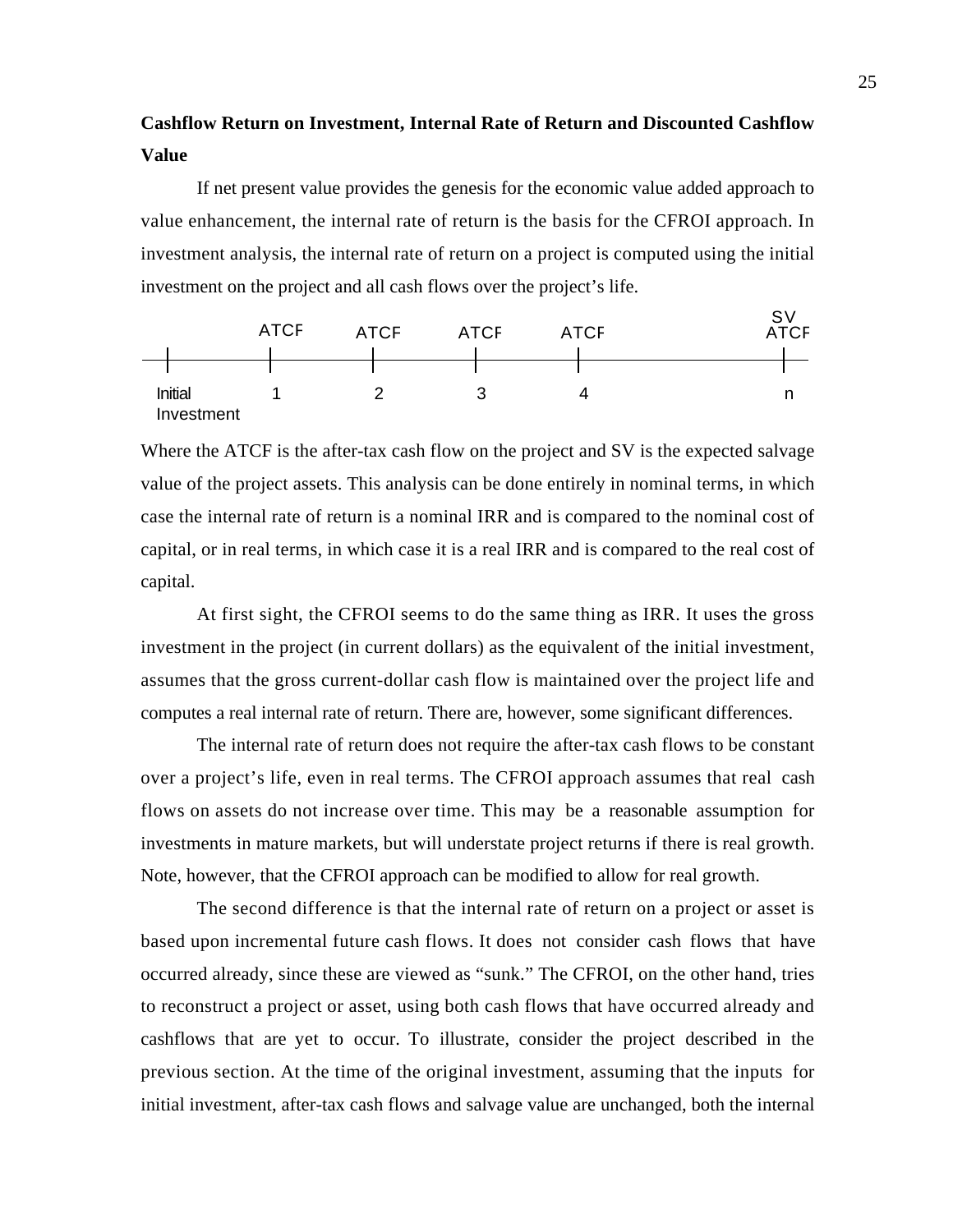rate of return and the CFROI of this project would have been 11.71%. The CFROI is, however, being computed three years into the project life and remains at 11.71%, since none of the original inputs have changed. The IRR of this project will change, though. It will now be based upon the current market value of the asset, the expected cash flows over the remaining life of the asset and a life of seven years. Thus, if the market value of the asset has increased to \$2.5 billion, the internal rate of return on this project would be computed to be only 6.80%.



Given the real cost of capital of 8%, this would mean that the CFROI is greater than the cost of capital, while the internal rate of return is lower. Why is there a difference between the two measures and what are the implications? The reason for the difference is that IRR is based entirely on expected future cash flows, whereas the CFROI is not. A CFROI that exceeds the cost of capital is viewed as a sign that a firm is deploying its assets well. If the IRR is less than the cost of capital, that interpretation is false, because the owners of the firm would be better off selling the asset and getting the market value for it rather than continuing its operation.

To link the cash flow return on investment with firm value, let us begin with a simple discounted cash flow model for a firm in stable growth.

$$
Firm Value = \frac{FCFF_1}{k_c - g_n}
$$

where FCFF is the expected free cash flow to the firm,  $k_c$  is the cost of capital and  $g_n$  is the stable growth rate. Note that this can be rewritten, approximately, in terms of the CFROI.

$$
\text{Firm Value} = \frac{((\text{CFROI})(\text{GI}) - \text{DA})(1 - t) - (\text{CX} - \text{DA}) - \text{WC}}{k_c - g_n}
$$

where CFROI is the cash flow return on investment, GI is the gross investment, DA is the depreciation and amortization, CX is the capital expenditure and WC is the change in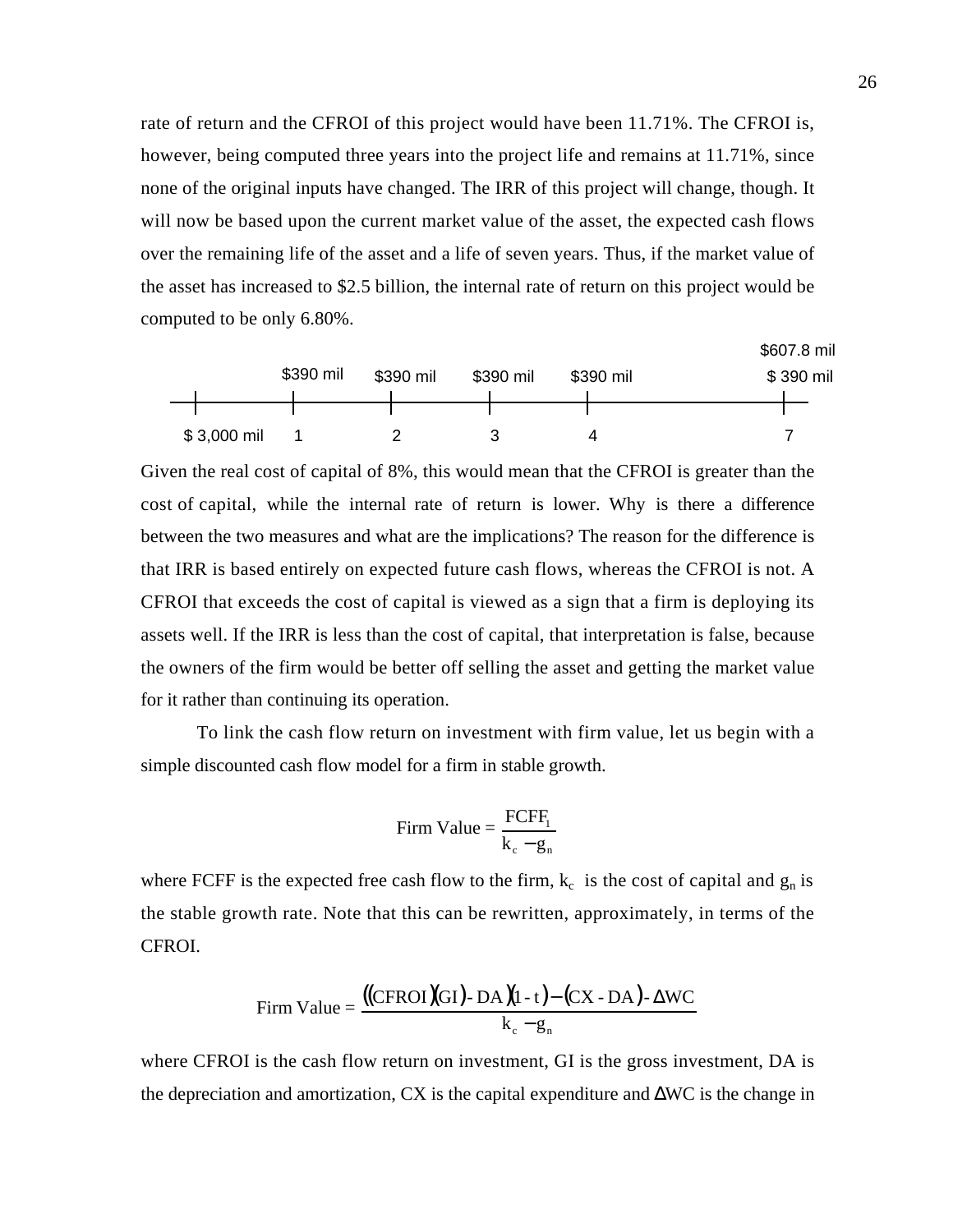working capital. To illustrate, consider a firm with a CFROI of 30%, a gross investment of \$100 million, capital expenditures of \$15 million, depreciation of \$10 million and no working capital requirements. If we assume a 10% cost of capital, a 40% tax rate and a 5% stable growth rate, it would be valued as follows:

$$
\text{Firm Value} = \frac{((0.30)(100) - 10)(1 - 0.4) - (15 - 10) - 0}{0.10 - 0.05} = \$140 \text{ million}
$$

More important than the mechanics, however, is the fact that the firm value, while a function of the CFROI is also a function of the other variables in the equation – the gross investment, the tax rate, the growth rate, the cost of capital and the firm's reinvestment needs.

Again, sophisticated users of CFROI do recognize the fact that value comes from the CFROI not just on assets in place but also on future investments. In fact, Holt Associates, one of CFROI's leading proponents, allows for a fade factor in CFROI, where the current CFROI fades towards the real cost of capital over time. The "fade factor" is estimated empirically by looking at firms in different CFROI classes and tracking them over time. Thus, a firm that has a current CFROI of 20% and real cost of capital of 8% will be projected to have lower CFROI over time. The value of the firm, in this more complex format, can then be written as a sum of the following.

- The present value of the cash flows from assets in place over their remaining life, which can be written as  $\frac{t=n}{(FROI_{aip})}(GI_{aip})$ , where CFROI<sub>aip</sub> is the CFROI on  $(1 + k_c)$ , where CFROT<sub>aip</sub> is the CFR  $= n$   $CFROI$   $KI$   $\Box$  $(1 + k_c)$  , where  $22222$  applies the  $22222$  $t=n$   $CFBOI$   $KJI$   $I$  $t=1$   $\qquad \qquad \mathbf{u} + \mathbf{\kappa}$  $\sqrt{t}$ , when  $\frac{a^{ip}}{k_c}$ , where CFROI<sub>aip</sub> is the  $CFROI_{\text{gin}}(GI_{\text{gin}})$  *CFROI*  $1 + k_c$  , there existing to the , where CFROI<sub>aip</sub> is the CFROI on assets in place,  $GI_{aip}$  is the gross investment in assets in place and  $k_c$  is the real cost of capital.
- The present value of the excess cash flows from future investments, which can be written in real terms as  $\frac{1}{C}$   $\frac{1}{C}$   $\frac{1}{C}$   $\frac{1}{C}$   $\frac{1}{C}$   $\frac{1}{C}$   $\frac{1}{C}$   $\frac{1}{C}$   $\frac{1}{C}$   $\frac{1}{C}$   $\frac{1}{C}$   $\frac{1}{C}$   $\frac{1}{C}$   $\frac{1}{C}$   $\frac{1}{C}$   $\frac{1}{C}$   $\frac{1}{C}$   $\frac{1}{C}$   $\frac{1}{C}$   $\frac{1}{$  $(1 + k_c)$   $\qquad \qquad$   $\qquad \qquad$   $\qquad \qquad$   $\qquad \qquad$   $\qquad \qquad$   $\qquad \qquad$   $\qquad \qquad$   $\qquad \qquad$   $\qquad \qquad$   $\qquad \qquad$   $\qquad \qquad$   $\qquad \qquad$   $\qquad \qquad$   $\qquad \qquad$   $\qquad \qquad$   $\qquad \qquad$   $\qquad \qquad$   $\qquad \qquad$   $\qquad \qquad$   $\qquad \qquad$   $\qquad \qquad$   $\qquad \qquad \qquad$   $\qquad \qquad \qquad$  $t =$   $CFRAI$  $t=1$   $\qquad \qquad \mathbf{U} + \mathbf{K}$ *t c*  $\frac{H_t N I}{I}$   $\frac{H_t}{I}$   $\frac{H_t}{I}$   $\frac{H_t}{I}$   $\frac{H_t}{I}$   $\frac{H_t}{I}$   $\frac{H_t}{I}$   $\frac{H_t}{I}$   $\frac{H_t}{I}$   $\frac{H_t}{I}$  is the  $k_c$   $\int$  $\frac{CFROI_{t, NI}}{GIA}$   $\frac{GI_t}{GIA}$  –  $GI_t$ , where CFROI<sub>t.NI</sub> is the CFROI +  $k_c$  )  $\qquad \qquad$   $\qquad$   $\qquad$   $\qquad$   $\qquad$   $\qquad$   $\qquad$   $\qquad$   $\qquad$   $\qquad$   $\qquad$   $\qquad$   $\qquad$   $\qquad$   $\qquad$   $\qquad$   $\qquad$   $\qquad$   $\qquad$   $\qquad$   $\qquad$   $\qquad$   $\qquad$   $\qquad$   $\qquad$   $\qquad$   $\qquad$   $\qquad$   $\qquad$   $\qquad$   $\qquad$   $\qquad$   $\qquad$   $\qquad$   $\qquad$  $=$   $CFROI$   $\{CI\}$  $=1$   $\qquad \qquad \mathbf{u} + \mathbf{k}_c$  $,_{N}N \wedge ^{U_{t}}N$  $\frac{1}{(1+k_c)}$  –  $GI_t$ , where CFROI<sub>t,NI</sub> is the CFROI

on new investments made in year  $t$  and  $\sigma$ GI<sub>t</sub> is the new investment made in year  $t$ . Note that if  $CFROI_{t, NI} = k_c$ , this present value is equal to zero.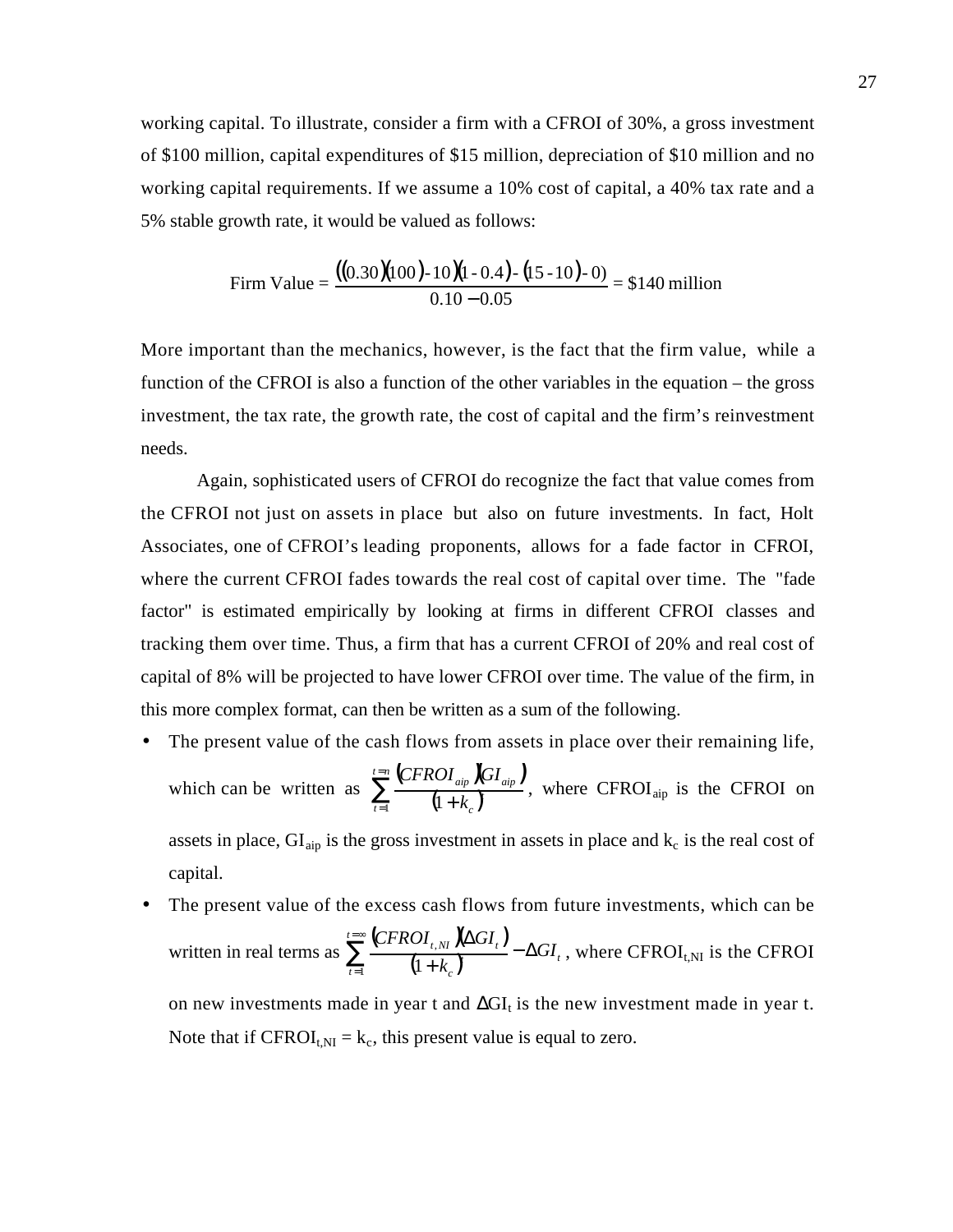Thus, a firm's value will depend upon the CFROI it earns on assets in place and both the abruptness and the speed with which this CFROI fades towards the cost of capital. Thus, a firm can therefore potentially increase its value by doing any of the following.

- Increase the CFROI from assets in place, for a given gross investment.
- Reduce the speed at which the CFROI fades towards the real cost of capital.
- Reduce the abruptness with which CFROI fades towards the cost of capital.

Note that this is no different from our earlier analysis of firm value in the discounted cash flow approach, in terms of cash flows from existing investments (increase current CFROI), the length of the high growth period (reduce fade speed) and the growth rate during the growth period (keep excess returns from falling as steeply).

**EV** *cfroi.xls*: This spreadsheet allows you to estimate the cash flow return on investment for a firm or project.

#### **CFROI Innovations: The Fade Factor and Implied Cost of Capital**

The biggest contribution made by practitioners who use CFROI has been the work that they have done on how returns on capital fade over time towards the cost of capital. Madden (1999) makes the argument that not only is this phenomenon wide spread but that it is at least partially predictable. He presents evidence done by Holt Associates, a leading proponent of CFROI, who sorted the largest 1000 firms by CFROI, from highest to lowest and tracked them over time, to find a convergence towards an average. We should note that we have used fade factors, without referring to them as such, in the chapters on discounted cash flow valuation. The fade to a lower return on capital occurred either precipitously in the terminal year or over a transition period. We noted that the return on capital could converge to the cost of capital or to the industry average.

To compute the cost of capital, CFROI practitioners look to the market instead of the risk and return models that we have used to compute DCF value. Using the current market values of stocks and their estimates of expected aggregate cash flows, they compute internal rates of return that they use as the cost of capital in analysis. In Chapter 7, we used a very similar approach to estimate an implied risk premium, though we use this premium as an input into traditional risk and return models.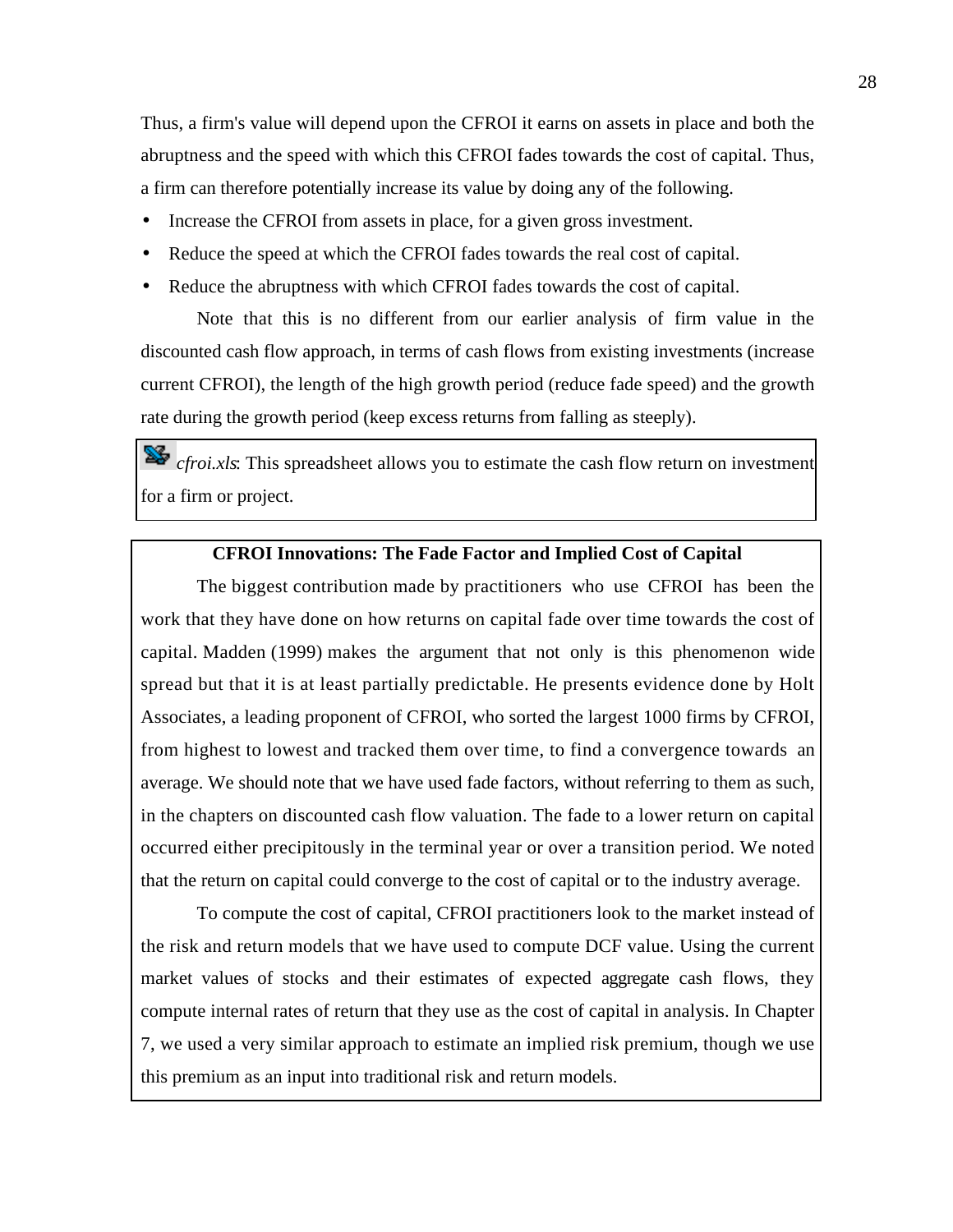#### **CFROI and Firm Value: Potential Conflicts**

The relationship between CFROI and firm value is less intuitive than the relationship between EVA and firm value, partly because it is a percentage return. Notwithstanding this fundamental weakness, managers can take actions that increase CFROI while reducing firm value.

- a. *Reduce Gross Investment*: If the gross investment in existing assets is reduced, the CFROI may be increased. Since it is the product of CFROI and Gross Investment that determines value, it is possible for a firm to increase CFROI and end up with a lower value.
- b. *Sacrifice Future Growth*: CFROI, even more than EVA, is focused on existing assets and does not look at future growth. To the extent that managers increase CFROI at the expense of future growth, the value can decrease while CFROI goes up.
- c. *The Risk Trade Off*: While the CFROI is compared to the real cost of capital to pass judgment on whether a firm is creating or destroying value, it represents only a partial correction for risk. The value of a firm is still the present value of expected future cash flows. Thus, a firm can increase its spread between the CFROI and cost of capital but still end up losing value if the present value effect of having a higher cost of capital dominates the higher CFROI.

In general, then, an increase in CFROI does not, by itself, indicate that the firm value has increased, since it might have come at the expense of lower growth and/or higher risk.

#### **CFROI and Market Value**

There is a relationship between CFROI and market value. Firms with high CFROI generally have high market value. This is not surprising, since it mirrors what we noted about economic value added earlier. However, it is changes in market value that create returns, not market value per se. When it comes to market value changes, the relationship between EVA changes and value changes tends to be much weaker. Since market values reflect expectations, there is no reason to believe that firms that have high CFROI will earn excess returns.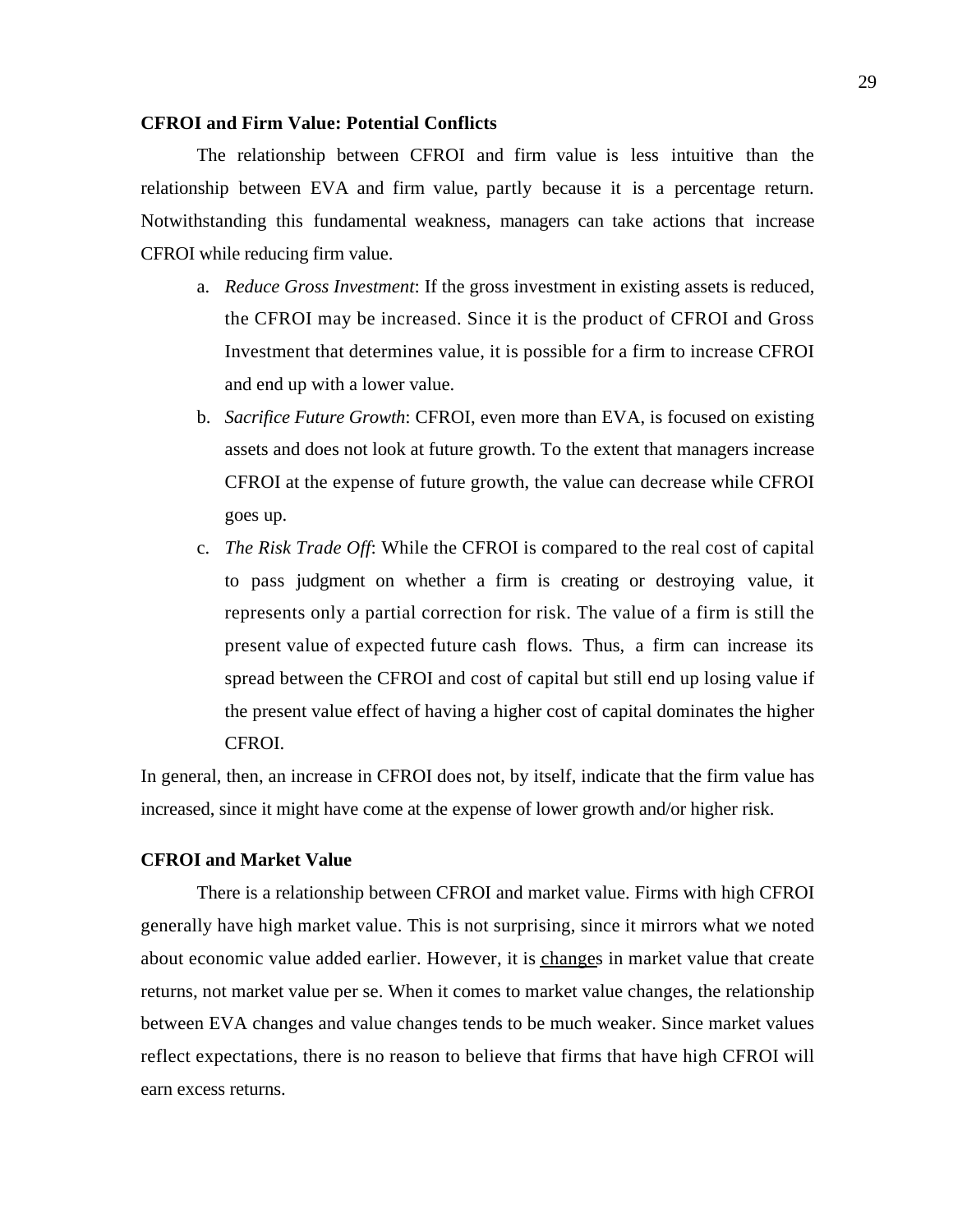The relationship between changes in CFROI and excess returns is more intriguing. To the extent that any increase in CFROI is viewed as a positive surprise, firms with the biggest increases in CFROI should earn excess returns. In reality, however, the actual change in CFROI has to be measured against expectations; if CFROI increases, but less than expected, the market value should drop; if CFROI drops but by less than expected, the market value should increase.

#### **A Postscript on Value Enhancement**

The value of a firm has three components. The first is its capacity to generate cash flows from existing assets, with higher cash flows translating into higher value. The second is its willingness to reinvest to create future growth and the quality of these reinvestments. Other things remaining equal, firms that reinvest well and earn significant excess returns on these investments will have higher value. The final component of value is the cost of capital, with higher costs of capital resulting in lower firm values. To create value then a firm has to:

- Generate higher cash flows from existing assets, without affecting its growth prospects or its risk profile.
- Reinvest more and with higher excess returns, without increasing the riskiness of its assets.
- Reduce the cost of financing its assets in place or future growth, without lowering the returns made on these investments.

All value enhancement measures are variants on these simple themes. Whether these approaches measure dollar excess returns, as does economic value added, or percentage excess returns, like CFROI, they have acquired followers because they seem simpler and less subjective than discounted cash flow valuation. This simplicity comes at a cost, since these approaches make subtle assumptions about other components of value that are often not visible or not recognized by many users. Approaches that emphasize economic value added and reward managers for increasing the same, often assume that increases in economic value added are not being accomplished at the expense of future growth or by increasing risk. Practitioners who judge performance based upon the cash flow return on investment make similar assumptions.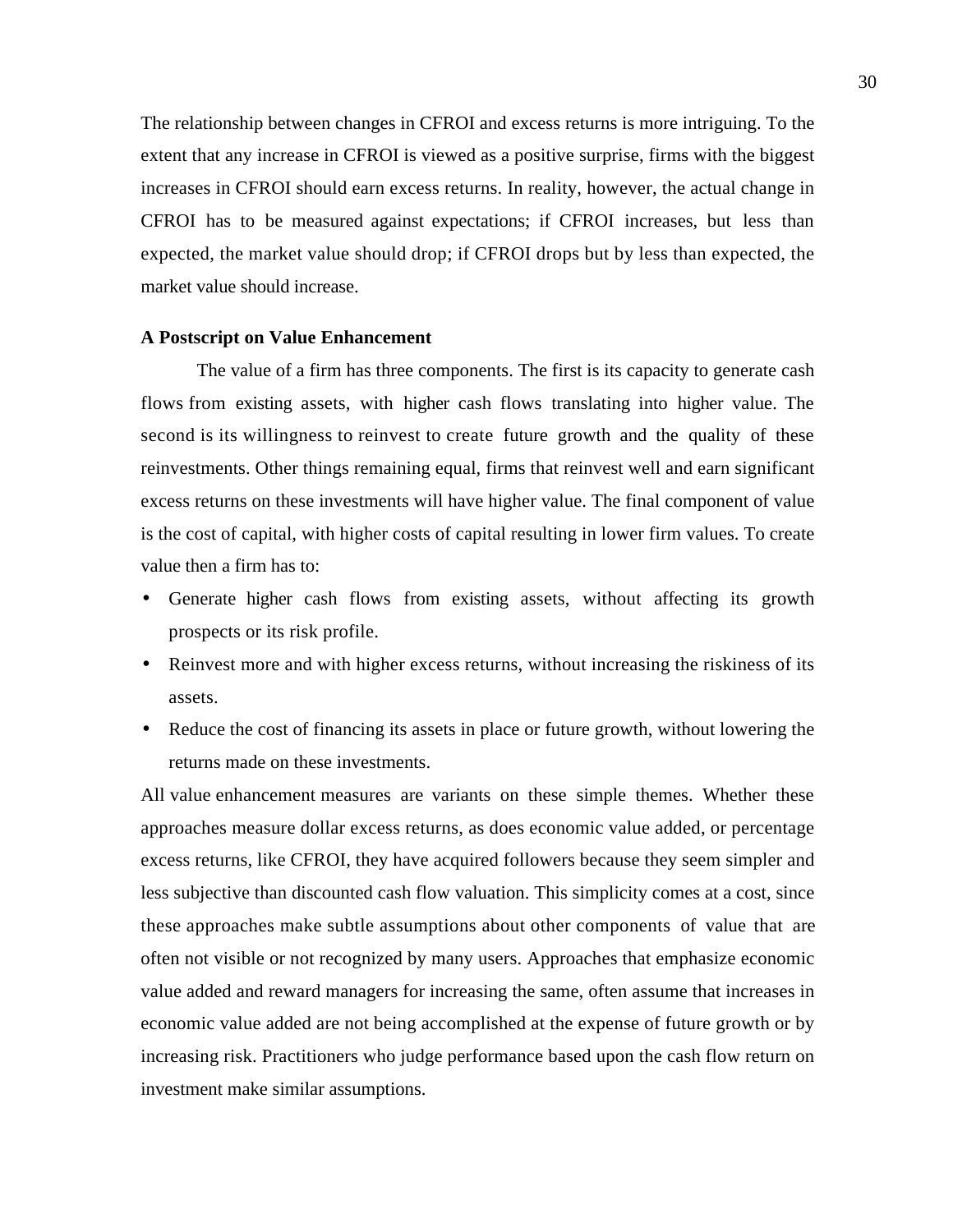Is there something of value in the new value enhancement measures? Absolutely, but only in the larger context of valuation. One of the inputs we need for traditional valuation models is the return on capital (to get expected growth). Making the adjustments to operating income suggested by those who use economic value added and augmenting it with a cash flow return, with CFROI, may help us come up with a better estimate of this number. The terminal value computation in traditional valuation models, where small changes in assumptions can lead to large changes in value, becomes much more tractable if we think in terms of excess returns on investments rather than just growth and discount rates. Finally, the empirical evidence that has been collected by practitioners who use CFROI on fade factors can be invaluable in traditional valuation models, where practitioners sometimes make the mistake of assuming that current project returns will continue forever.

#### **Summary**

In this chapter, we consider two widely used value enhancement measures. Economic value added measures the dollar excess return on existing assets. The cash flow return on investment is the internal rate of return on existing assets, based upon the original investment in these assets and the expected future cash flows. While both approaches can lead to conclusions consistent with traditional discounted cash flow valuation, their simplicity comes at a cost. Managers can take advantage of measurement limitations in both approaches to make their firms look better with either approach, while reducing firm value. In particular, they can trade off less growth in the future for higher economic value added today and shift to riskier investments.

As we look at various approaches to value enhancement, we should consider a few facts. The first is that no value enhancement mechanism will work at generating value unless there is a commitment on the part of managers to making value maximization their primary objective. If managers put other goals first, then no value enhancement mechanism will work. Conversely, if managers truly care about value maximization, they can make almost any mechanism work in their favor. The second is that while it is sensible to connect whatever value enhancement measure we have chosen to management compensation, there is a down side. Managers, over time, will tend to focus their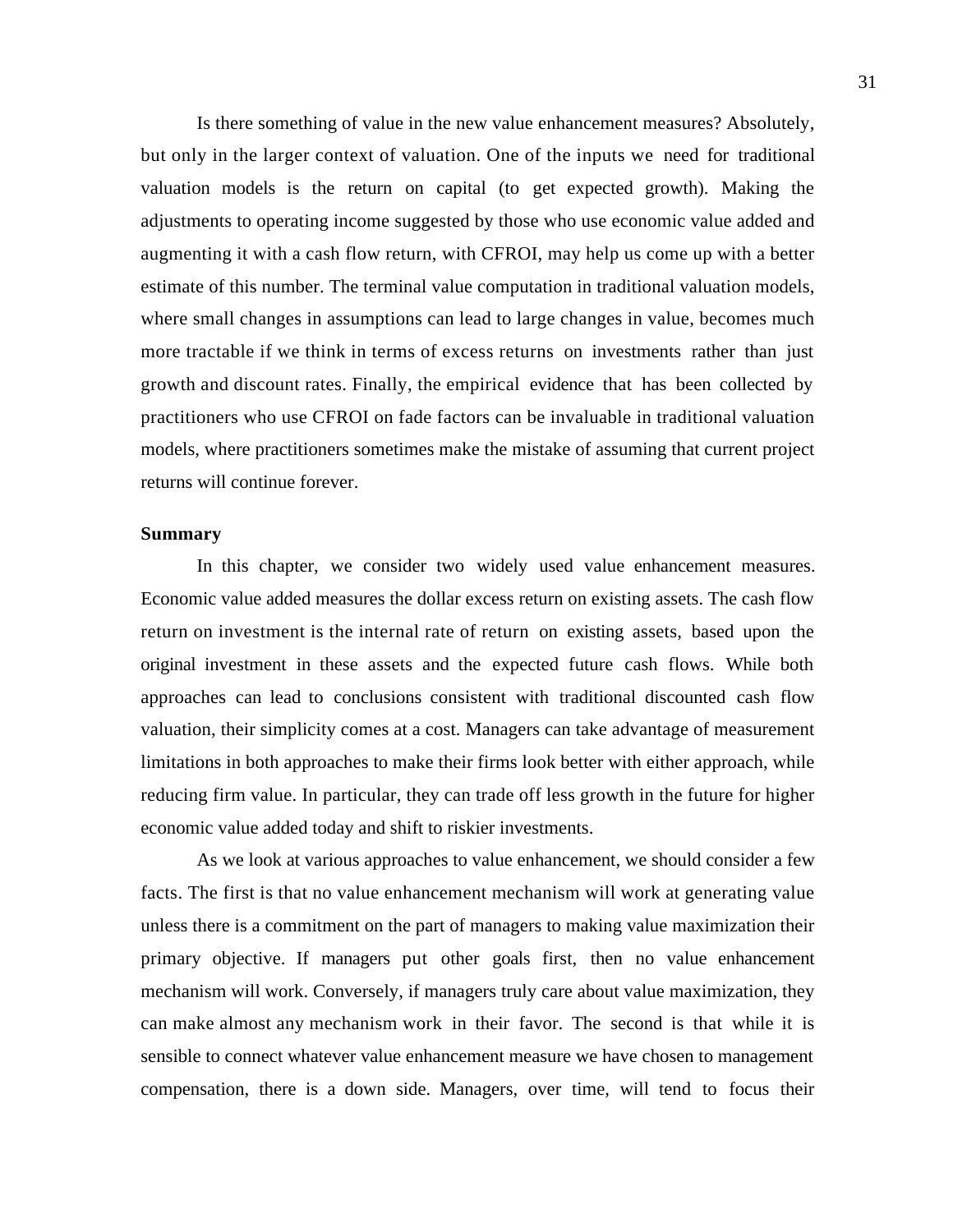attention on making themselves look better on that measure even if it leads to reducing firm value. Finally, there are no magic bullets that create value. Value creation is hard work in competitive markets and almost involves a trade off between costs and benefits. Everyone has a role in value creation and it certainly is not the sole domain of financial analysts. In fact, the value created by financial engineers is smaller and less significant than the value created by good strategic, marketing, production or personnel divisions.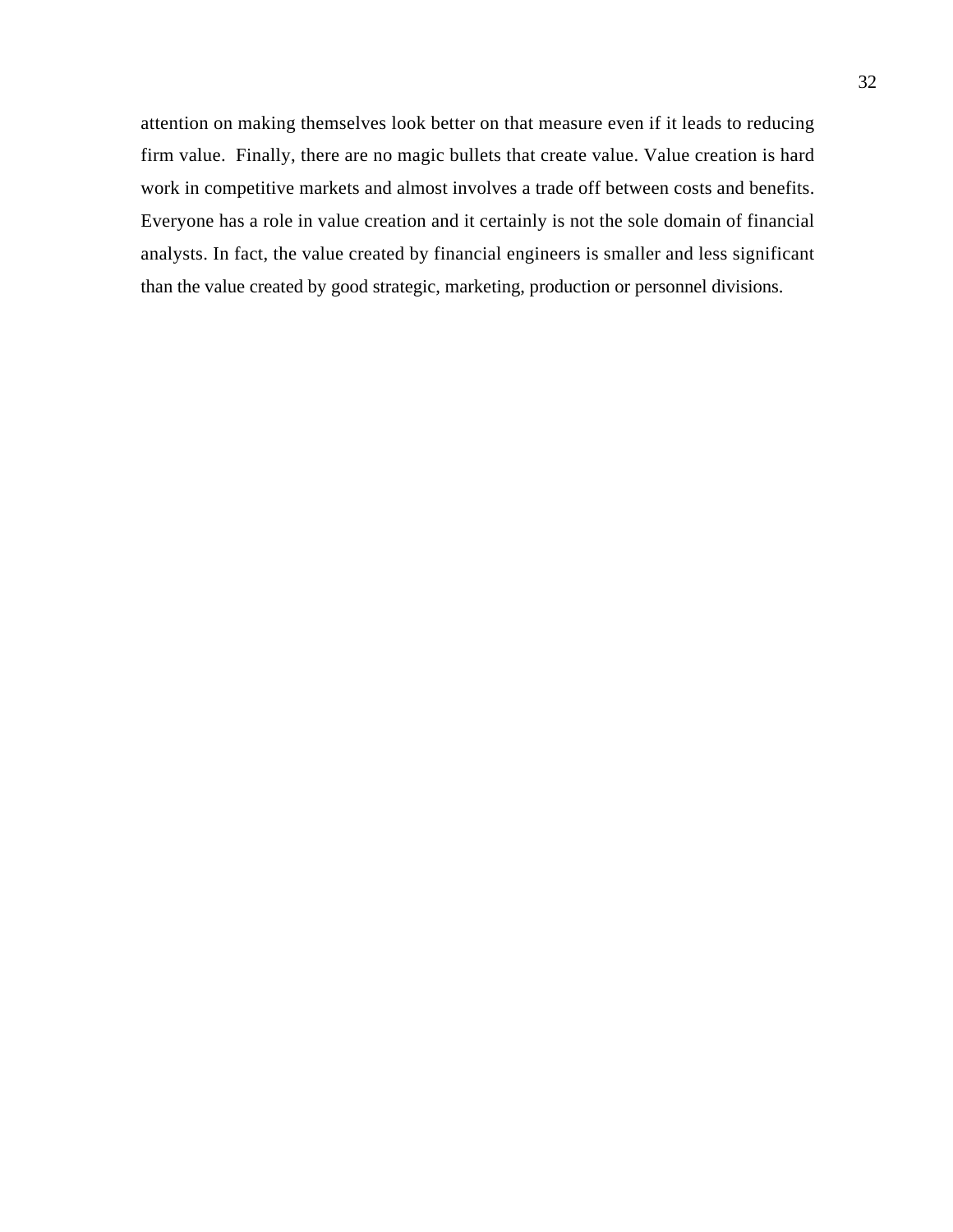#### **Problems**

1. Everlast Batteries Inc. has hired you as a consultant. The firm had after-tax operating earnings in 1998 of \$180 million, net income of \$100 million and it paid a dividend of \$50 million. The book value of equity at the end of 1998 was \$1.25 billion and the book value of debt was \$350 million. The firm raised \$50 million of new debt during 1998. The market value of equity at the end of 1998 was twice the book value of equity and the market value of debt was the same as the book value of debt. The firm has a cost of equity of 12% and an after-tax cost of debt of 5%.

a. Estimate the return on capital earned by Everlast Batteries

b. Estimate the cost of capital earned by Everlast Batteries

c. Estimate the economic value added by Everlast Batteries

2. Assume, in the last problem, that Everlast Batteries is in stable growth and that it expects its economic value added to grow at 5% a year forever.

a. Estimate the value of the firm.

b. How much of this value comes from excess returns?

c. What is the market value added (MVA) of this firm?

c. How would your answers to (a), (b) and (c) change if you were told that there would be no economic value added after year 5?

3. Stereo City is a retailer of stereos and televisions. The firm has operating income of \$150 million, after operating lease expenses of \$50 million. The firm has operating lease commitments for the next 5 years and beyond.

| Year    | Operating lease commitment |
|---------|----------------------------|
|         | 55                         |
|         | 60                         |
|         | 60                         |
|         | 55                         |
|         | 50                         |
| yr 6-15 | 40Each year                |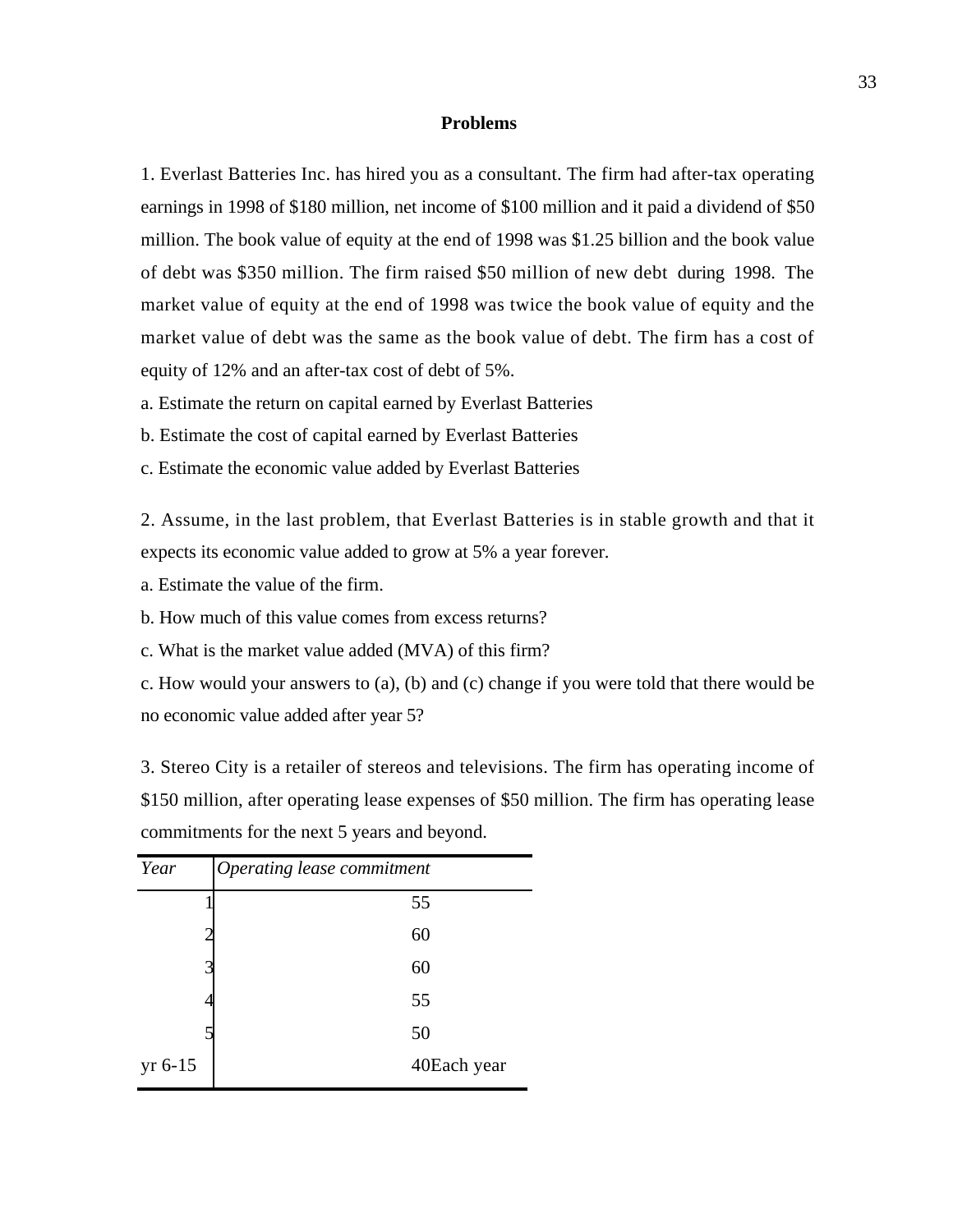The book value of equity is \$1 billion and the firm has no debt outstanding. The firm has a cost of equity of 11% and a pre-tax cost of borrowing of 6%. The tax rate is 40%.

a. Estimate the capital invested in the firm, before and after adjusting for operating leases.

b. Estimate the return on capital, before and after adjusting for operating leases.

c. Estimate the economic value added, before and after adjusting for operating leases. (The market value of equity is \$2 billion.)

4. Sevilla Chemicals earned \$1 billion in after-tax operating income on capital invested of \$5 billion last year. The firm's cost of equity is 12%, its debt to capital ratio is 25% and the after-tax cost of debt is 4.5%.

a. Estimate the economic value added by Sevilla Chemicals last year.

b. Assume now that the entire chemical industry earned \$40 billion after taxes on capital invested of \$180 billion and that the cost of capital for the industry is 10%. Estimate the economic value added by the entire industry.

c. Based on economic value added, how did Sevilla do, relative to the industry?

5. Jeeves Software is a small software firm in high growth. The firm is all equity financed. In the current year, the firm earned \$20 million in after-tax operating income on capital invested of \$60 million. The firm's cost of equity is 15%.

a. Assume that the firm will be able to grow its economic value added 15% a year for the next 5 years and that there will be no excess returns after year 5. Estimate the value of the firm. How much of this value comes from the EVA and how much from capital invested? b. Now, assume the firm is able to reduce its capital invested this year by \$20 million by selling its assets and leasing them back. Assuming operating income and cost of capital do not change as a result of the sale-lease back, estimate the value of the firm now. How much of the value of the firm now comes from EVA and how much from capital invested?

6. Healthy Soups is a company that manufactures canned soups made without preservatives. The firm has assets that have a book value of \$100 million. The assets are 5 years old and have been depreciated \$50 million over that period. In addition, the inflation rate over those 5 years has averaged 2% a year. The assets are currently earning \$15